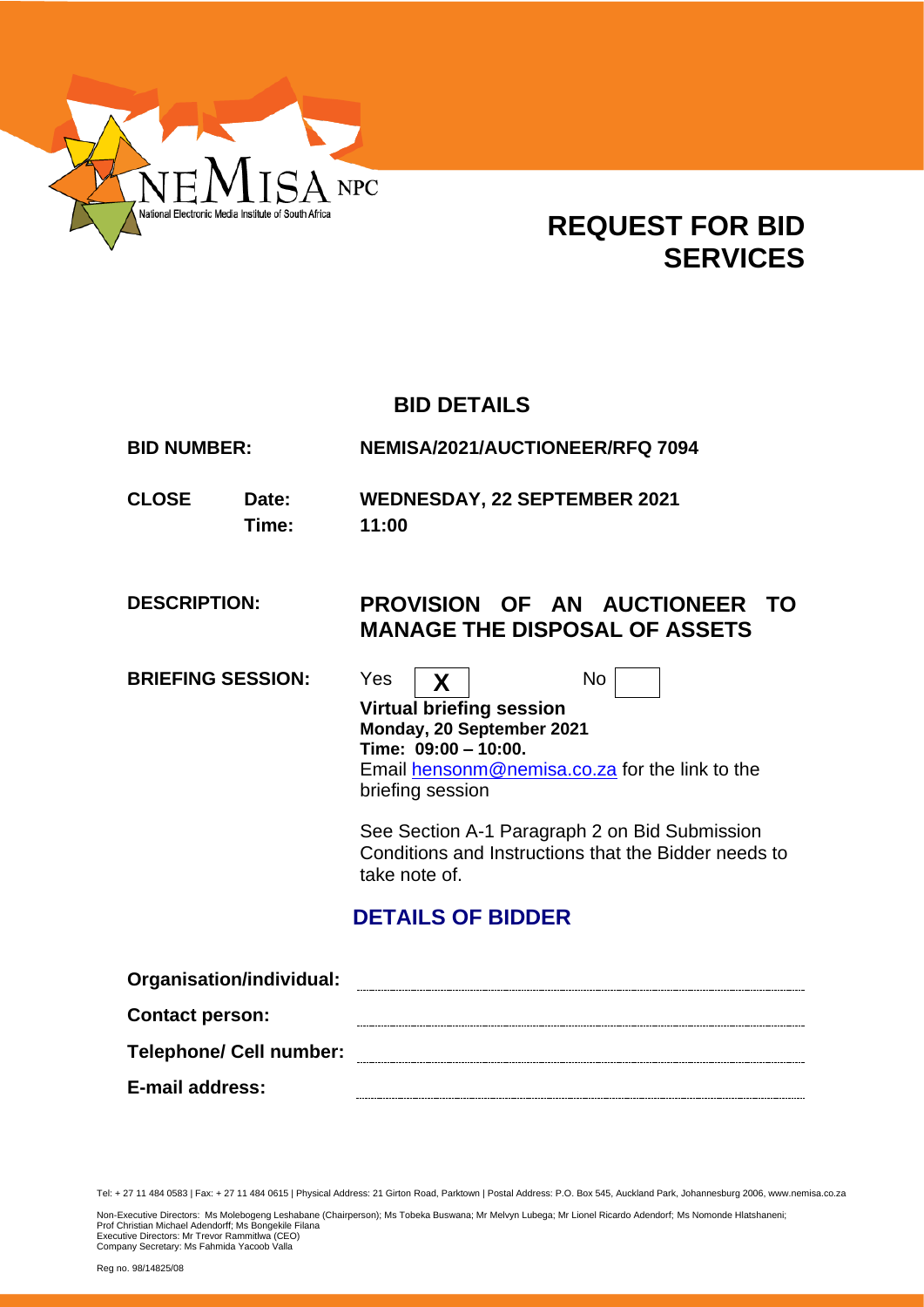# **GLOSSARY**

| Award               | Conclusion of the procurement process and final         |
|---------------------|---------------------------------------------------------|
|                     | notification to the effect to the successful bidder     |
| <b>B-BBEE</b>       | Broad-based Black Economic Empowerment in               |
|                     | terms of the Broad-based Black Economic                 |
|                     | Empowerment Act, 2003 (Act No. 53 of 2003) and          |
|                     | the Codes of Good Practice issued thereunder by         |
|                     | the Department of Trade and Industry                    |
| <b>Bid</b>          | Written offer in a prescribed or stipulated form in     |
|                     | response to an invitation by NEMISA for the             |
|                     | provision of goods, works or services                   |
| Contractor          | Organisation with whom NEMISA will conclude a           |
|                     | contract and potential service level agreement          |
|                     | subsequent to the final award of the contract based     |
|                     | on this Request for Bid                                 |
| Core Team           | The core team are those members who fill the non-       |
|                     | administrative positions against which the              |
|                     | experience will be measured.                            |
| dti                 | Department of Trade and Industry                        |
| <b>EME</b>          | Exempted Micro Enterprise in terms of the Codes of      |
|                     | <b>Good Practice</b>                                    |
| GCC                 | <b>General Conditions of Contract</b>                   |
| IP                  | <b>Intellectual Property</b>                            |
| <b>NEMISA</b>       | National Electronic Media Institute of South Africa     |
|                     | (SOC) Ltd                                               |
| <b>Original Bid</b> | Original document signed in ink, or                     |
|                     | Copy of original document signed in ink, or             |
|                     | Submitted Facsimile of original document signed in ink  |
| Originally          | To comply with the principle of originally certified, a |
| certified           | document must be both stamped and signed in             |
|                     | original ink by a commissioner of oaths.                |
| <b>SCM</b>          | <b>Supply Chain Management</b>                          |
| <b>SLA</b>          | <b>Service Level Agreement</b>                          |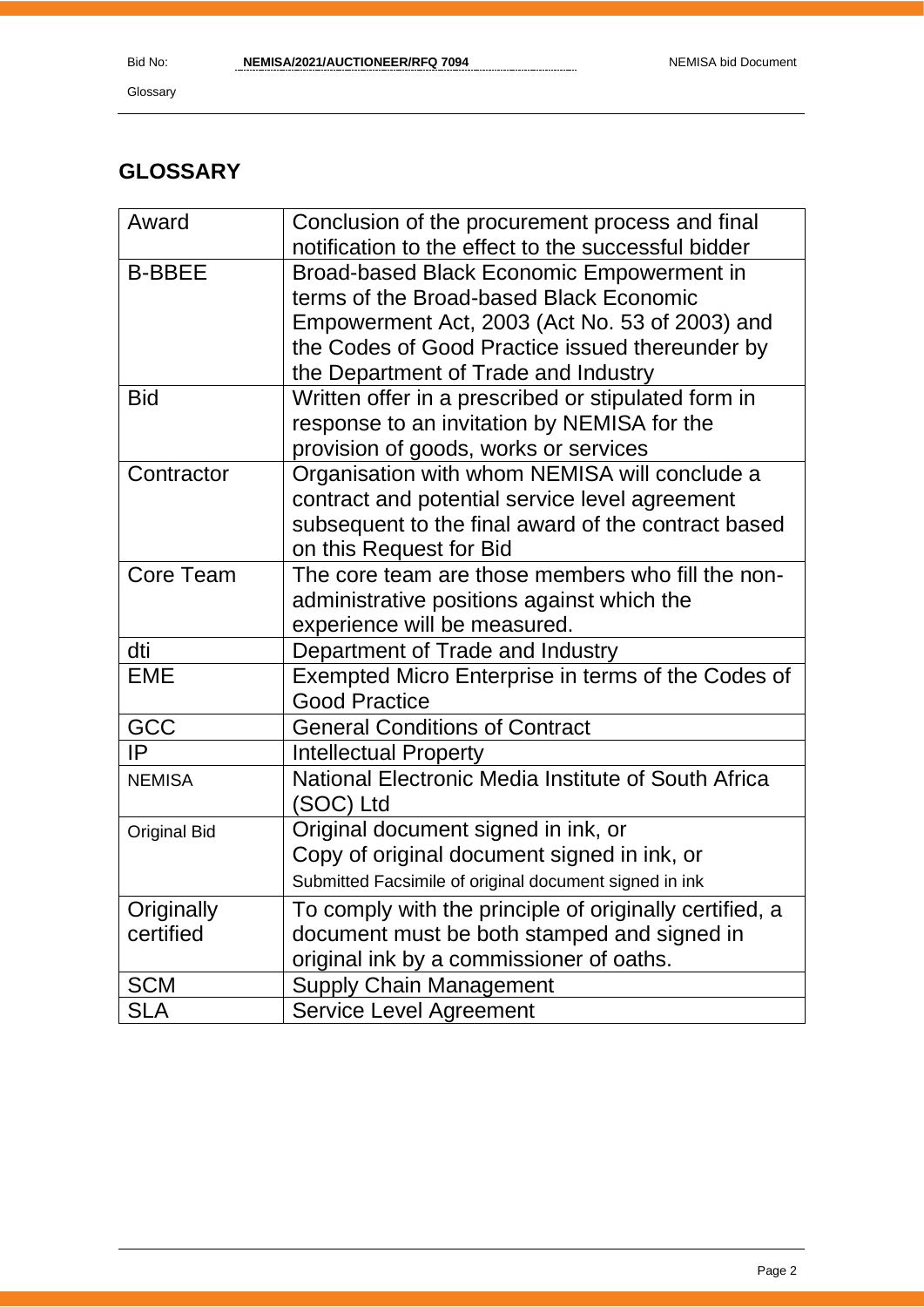Content Page

# **DOCUMENTS IN THIS BID DOCUMENT PACK**

Bidders are to ensure that they have received all pages 35 of this document, which consist of the following sections:

## **SECTION A**

**Note: Documents in this section are for information to/instruction of bidders and must not be returned with bids.**

- □ Section A 1: Bid Submission Conditions and Instructions
- Section A 2: Terms of Reference
- □ Section A 3: Evaluation Process/Criteria
- □ Section A 4: Contract Form (Rendering of Services) (Parts 1 & 2)/Letter of Acceptance/Formal Contract (The pro forma contract is only included for Bidders to take note of the contents of the contract that will be entered into with the successful contractor)

## **SECTION B**

## **Note: Documents in this section must be completed and returned or supplied with bids.**

- $\Box$  Section B 1: Special Conditions of Bid and Contract: Special conditions that the Bidder needs to accept
- $\Box$  Section B 2: Declaration of Interest
- □ Section B 3: Declaration of Bidder's past SCM practices
- □ Section B 4: Certificate of Independent Bid Determination
- Section B 5: Preference Points Claim Form in terms of the Preferential Procurement Regulations, 2011
- □ Section B 6: Invitation to Bid
- □ Section B 7: Pricing Schedule (Professional Services)
- □ Section B 8: CV Template Guideline/Compulsory CV template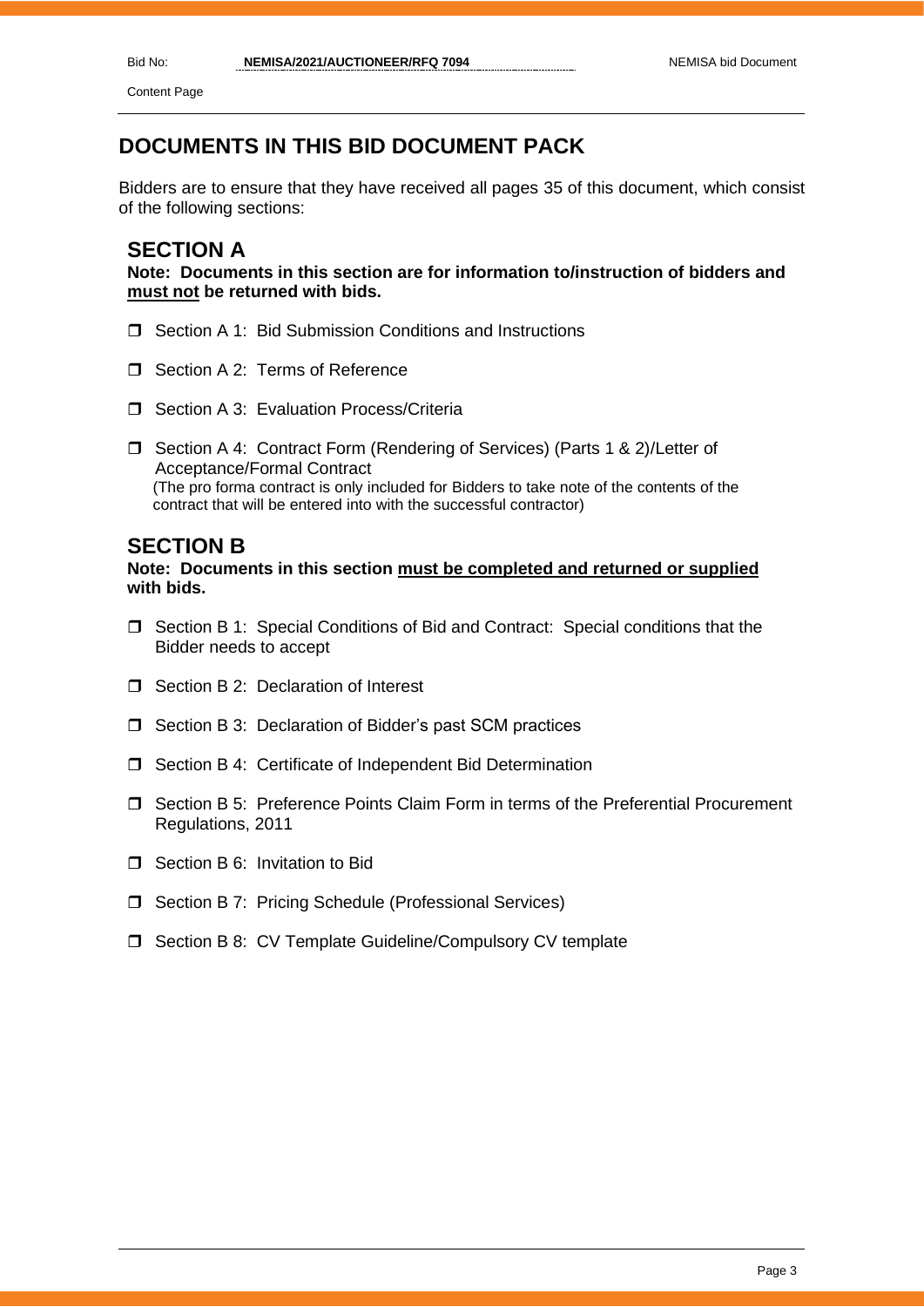Section A

# **SECTION A**

# (This section must not be returned as part of the bid document)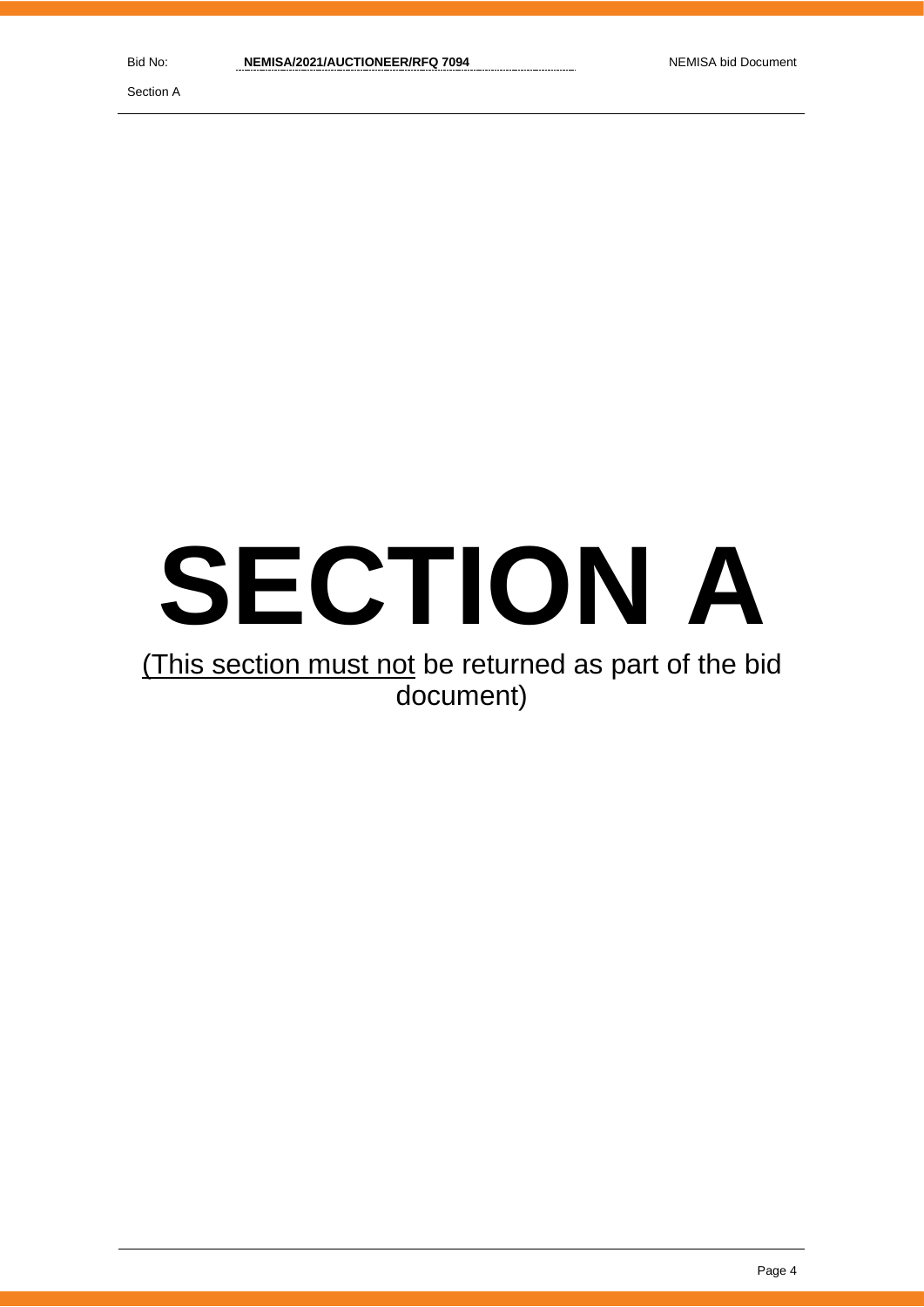Section A 1: Bid Submission Conditions and Instructions

## **BID SUBMISSION CONDITIONS AND INSTRUCTIONS**

## **CONDITIONS AND INSTRUCTIONS THAT BIDDERS NEED TO TAKE NOTE OF**

## **1 FRAUD AND CORRUPTION**

1.1 All providers are to take note of the implications of contravening the Prevention and Combating of Corrupt Activities Act, Act No 12 of 2004 and any other Act applicable.

## 2 **BRIEFING SESSION**

2.1 Virtual briefing will be held on Monday, 20 September 2021 from 09:00 – 10:00

Link: contact: SCM Manager: Henson Magumise Email: Hensonm@nemisa.co.za

## **3 CLARIFICATIONS/ QUERIES**

3.1 Any clarification required by a bidder regarding the meaning or interpretation of the Terms of Reference, or any other aspect concerning the bid, is to be requested in writing (letter, facsimile or e-mail) from SCM Manager by not later than Monday, 20 September 2021. A reply will be forwarded within three (3) working days. Telephonic requests for clarification will not be accepted. If appropriate, the clarifying information will be made available to all Bidders by e-mail only. The bid number should be mentioned in all correspondence.

> Contact details for SCM Manager: Facsimilee: 011 484 0615 Telephone: 011 484 0583<br>E-Mail: Hensonm@ne Hensonm@nemisa.co.za

## **4 SUBMITTING BIDS**

4.1 One (1) original document must be emailed to:

**\*** Email to:

Scm@nemisa.co.za

## Bid number (NEMISA/2021/AUCTIONEER/RFQ 7094)  **Closing date and time (WEDNESDAY, 22 SEPTEMBER 2021 @11:00**

- $\Box$  The name and address of the Bidder.
- 4.2 Documents submitted on time by bidders shall not be returned.

## **5 LATE BIDS**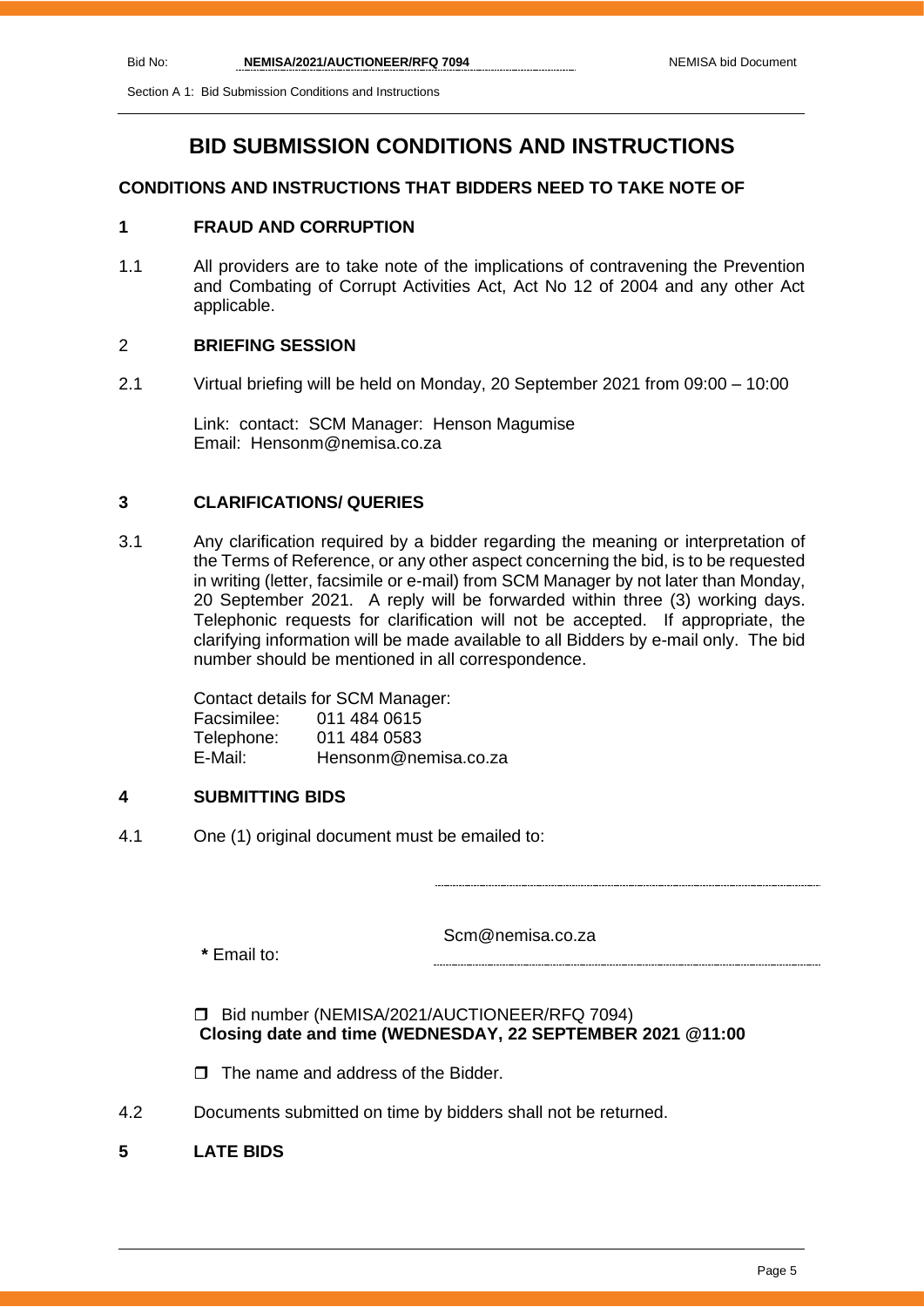Section A 1: Bid Submission Conditions and Instructions

- 5.1 Bids received late shall not be considered. A bid will be considered late if it arrived even one second after 11:00 or any time thereafter. The tender (bid) box shall be closed at exactly 11:00 and bids arriving late will not be considered under any circumstances. Bids received late shall be returned unopened to the bidder. Bidders are therefore strongly advised to ensure that bids be despatched allowing enough time for any unforeseen events that may delay the delivery of the bid.
- 5.2 The official Telkom time, which can be observed by dialling 1026 from any phone, will be used to verify the exact closing time.
- 5.3 Bids sent to the NEMISA via normal post or any other mechanism shall be deemed to be received at the date and time of arrival at the NEMISA premises (tender/bid box or reception). Bids received at the physical address after the closing date and time of the bid, shall therefore be deemed to be received late.

## **6 PAYMENTS**

- 6.1 NEMISA will pay the Contractor the fees set out in the final contract according to the table of deliverables. No additional amounts will be payable by the NEMISA to the Contractor.
- 6.1.1 The Contractor shall from time to time during the duration of the contract, invoice NEMISA for the services rendered.
- 6.1.2 The invoice must be accompanied by supporting source document(s) containing detailed information, as NEMISA may reasonably require, for the purposes of establishing the specific nature, extent and quality of the services which were undertaken by the Contractor.
- 6.1.3 No payment will be made to the Contractor unless an original tax invoice complying with section 20 of the VAT Act No 89 of 1991, as amended, has been submitted to NEMISA.
- 6.1.4 Payment shall be made by bank transfer into the Contractor's back account normally 30 days after receipt of an acceptable, original, valid tax invoice. Money will only be transferred into a South African bank account. (Banking details must be submitted as soon as the bid is awarded).
- 6.2 The Contractor shall be responsible for accounting to the appropriate authorities for its income tax, VAT or other moneys required to be paid in terms of the applicable law.

## **7 GENERAL CONDITIONS OF CONTRACT**

7.1 The General Conditions of Contract must be accepted. The GCC can be downloaded from the Treasury Website. Please refer to the link below:

> [http://www.treasury.gov.za/divisions/ocpo/sc/GeneralConditions/General%20Conditions%20of%20](http://www.treasury.gov.za/divisions/ocpo/sc/GeneralConditions/General%20Conditions%20of%20Contract.pdf) [Contract.pdf](http://www.treasury.gov.za/divisions/ocpo/sc/GeneralConditions/General%20Conditions%20of%20Contract.pdf)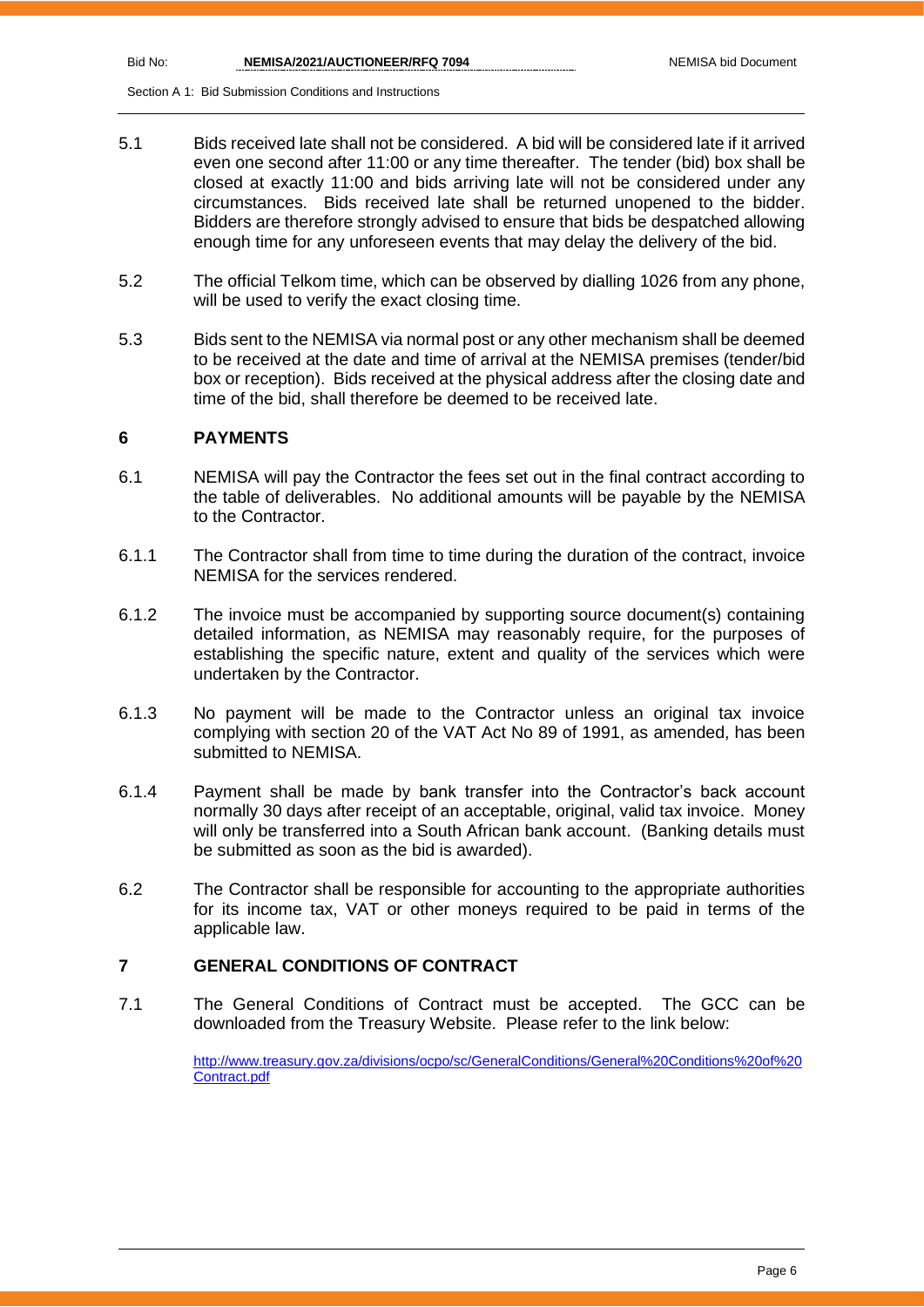Section A 1: Bid Submission Conditions and Instructions

# **TERMS OF REFERENCE (TOR)**

## **1. Introduction**

NEMISA is a state-owned company that reports to the Department of Communications & Digital Technologies

## **2. Scope**

NEMISA seeks the service of a service provider of an independent auctioneer to manage the auction of assets. This will include broadcast equipment, IT equipment, furniture, and fittings.

## **3. Key Activities and Deliverables**

The successful bidder will be responsible for:

- Planning, managing, and executing the auction process
- Draft service level agreements that will be entered into with NEMISA should your company be successful

## **4. Duration**

4.1. The appointment of the service provider is for 1 to 2 days, depending on the time required to conclude the auction.

## **5. Requirements**

The successful service provider must have at least:

- 5.1. Long-Standing Record/Experience (at least 10 years experience)
- 5.2. High Court Approved Valuators and Appraisers Certification on staff complement
- 5.3. SAIA Approved (South African Institute for Auctioneers)
- 5.4. Three contactable references.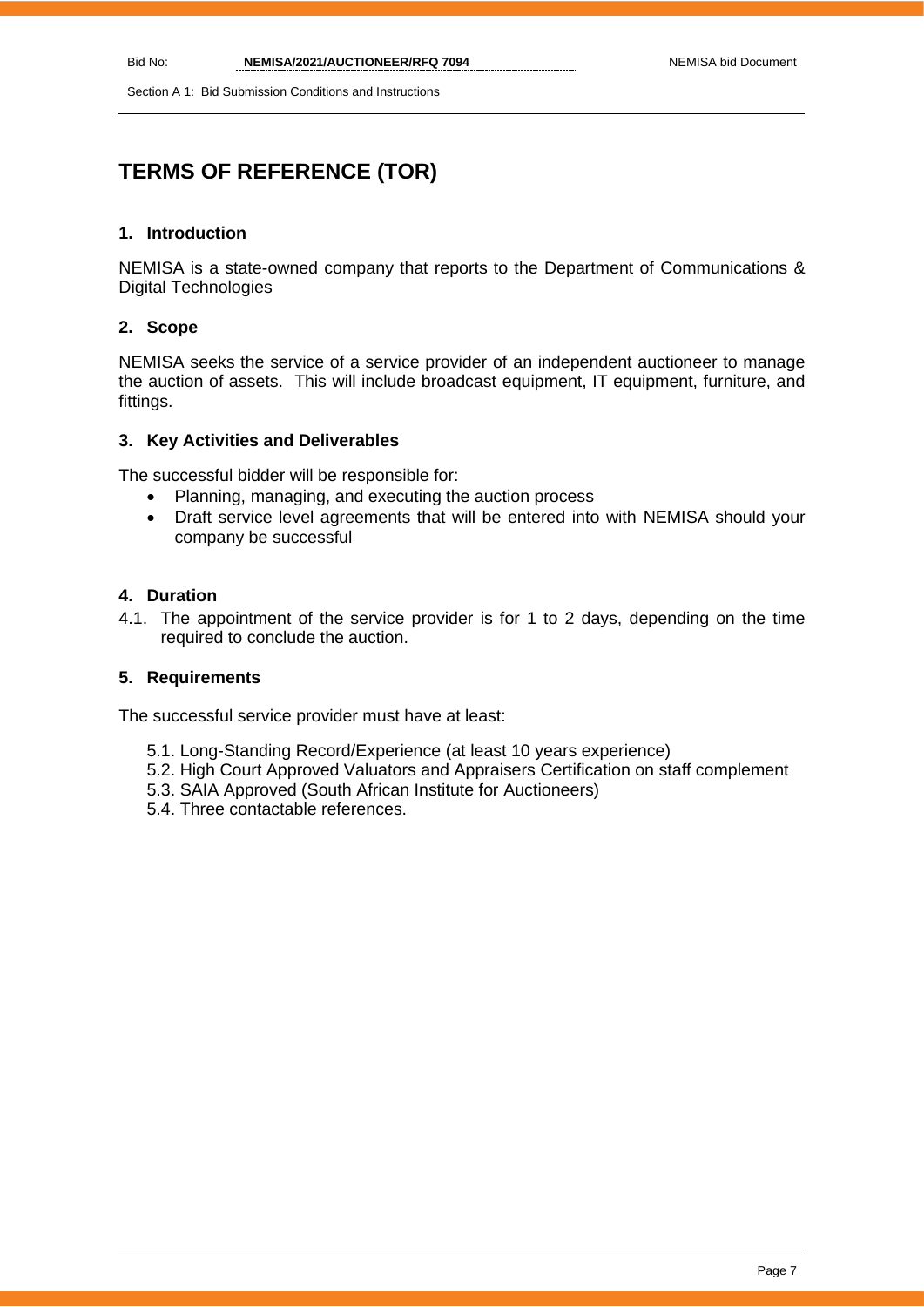## **ALL BIDDERS MUST TAKE NOTE OF THE EVALUATION PROCESS THAT WILL BE FOLLOWED**

## **1 EVALUATION PROCESS**

## **1.1 PRE-QUALIFICATION**

Bids received from bidders who have a Level 4 to 8 B-BBEE contributor status or a is a non-compliant contributor, will not be considered for evaluation and will be eliminated from further evaluation.

## **1.2 COMPLIANCE WITH MINIMUM REQUIREMENTS**

1.2.1 All bids duly lodged as specified in the Request for Bid will be examined to determine compliance with bid requirements and conditions. Bids with obvious deviations from the requirements/conditions will be eliminated from further consideration.

> Failure to comply with or submit any one of the following items, will render a bid nonresponsive and will not be evaluated further.

|                  |                                                          |            | <b>Compliant?</b> |  |
|------------------|----------------------------------------------------------|------------|-------------------|--|
| <b>Reference</b> | <b>Description</b>                                       | <b>YES</b> | <b>NO</b>         |  |
| Part 1           | Signed Special Conditions of Bid and Contract            |            |                   |  |
| Part 2           | <b>Tax Compliance Requirements</b>                       |            |                   |  |
| Part 3           | Completed and signed Declaration of Interest             |            |                   |  |
| Part 4           | Completed and signed Declaration of Bidder's past        |            |                   |  |
|                  | Supply Chain Management practices                        |            |                   |  |
| Part 5           | Completed and signed Certificate of Independent Bid      |            |                   |  |
|                  | Determination                                            |            |                   |  |
| Part 7           | Completed and signed Invitation to Bid                   |            |                   |  |
| Part 8           | Completed Pricing Schedule in the prescribed format      |            |                   |  |
| Part 12          | Proof of registration on the CSD                         |            |                   |  |
| Part ??          | Registration certificates (e.g. for professional bodies) |            |                   |  |

## **1.3 DETERMINATION OF SCORE FOR FUNCTIONALITY**

1.3.1 The evaluation criteria and weights for functionality as indicated in the table in below, will apply.

| <b>FUNCTIONAL CRITERIA</b> |                                                                                                                                                                                                                                         | <b>MAXIMUM TO</b><br><b>BE AWARDED</b> |
|----------------------------|-----------------------------------------------------------------------------------------------------------------------------------------------------------------------------------------------------------------------------------------|----------------------------------------|
| П                          | <b>Experience of the Bidder</b><br>10 Years or more $-$ 40 points<br>$\circ$<br>5 years but less than 9 years - 30 points<br>$\circ$<br>1 year but less than 5 years $-20$ points<br>$\circ$<br>Less than 1-year experience $-0$ points | 40                                     |
| ⊓                          | High Court Approved Valuators and Appraisers Certification on<br>staff complement                                                                                                                                                       | 25                                     |
|                            | SAIA Approved (South African Institute for Auctioneers)                                                                                                                                                                                 | 25                                     |
|                            | Contactable references                                                                                                                                                                                                                  | 10                                     |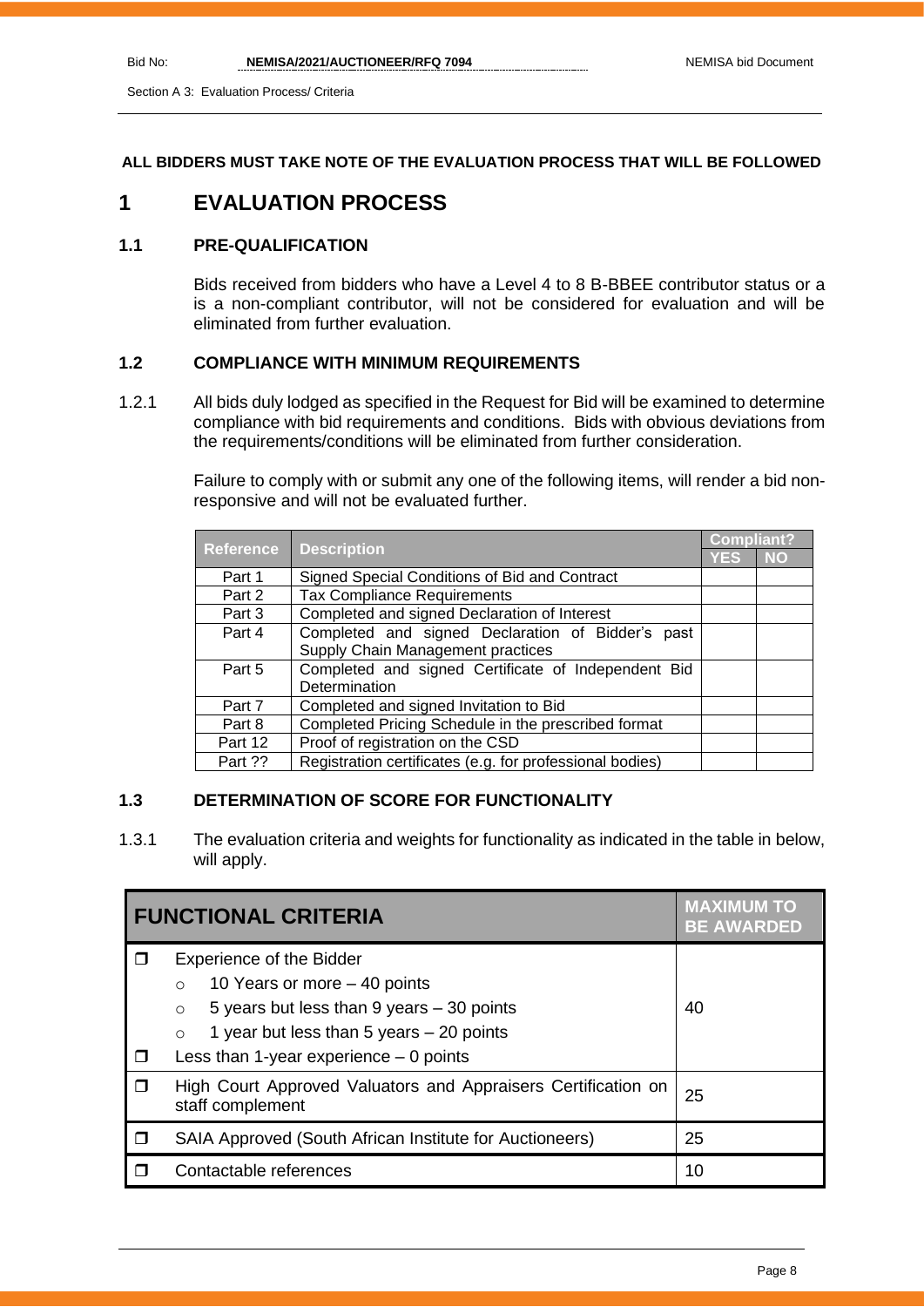Section A 3: Evaluation Process/ Criteria

| <b>FUNCTIONAL CRITERIA</b>                                 |                                 | <b>MAXIMUM TO</b><br><b>BE AWARDED</b> |
|------------------------------------------------------------|---------------------------------|----------------------------------------|
| $\circ$                                                    | 3 or more references- 10 points |                                        |
| $\circ$                                                    | 2 references - 5 points         |                                        |
| $\circ$                                                    | 1 reference $-3$ points         |                                        |
| $\circ$                                                    | Zero references $-0$ points     |                                        |
| Maximum total for functionality and presentations combined |                                 | 100                                    |

- 1.3.2 The score for functionality shall be calculated as follows:
	- Each panel member shall award values for each individual criterion on a score sheet. The value scored for each criterion shall be multiplied with the specified weighting for the relevant criterion to obtain the marks scored for the various criteria. These marks should be added to obtain the total score for functionality.
	- $\Box$  The score of each panel member shall be added together and divided by the number of panel members to establish the average score obtained by each individual bidder for functionality.

## **1.4 DETERMINATION OF SCORE FOR PRESENTATIONS**

1.4.1 NEMISA will not call for presentations.

OR

- 1.4.2 NEMISA has decided/may decide to have compulsory presentations made either by all bidders who have obtained at least **70%** of the marks for functionality, or by the bidders ranked first to a maximum of six, but not less than the three highest scoring bidders, once the price and preference marks have been combined.
- 1.4.3 Presentations shall only affect the marks awarded for functionality. If NEMISA wishes to use presentations to discriminate between bidders, the evaluation criteria to be affected shall be determined in advance and due allowance made in the mark scheme and indicated in paragraph 1.2.1.
- 1.4.4 Points determined by the presentation will be awarded to each bidder by each member of the Bid Evaluation Committee and then an average calculated. Such score will be added to the original score for functionality.
- 1.4.5 A bidder will be disqualified if the combined score for functionality fails to meet the minimum threshold for functionality as per paragraph 1.341.

## **1.5 ELIMINATION OF PROPOSALS ON GROUNDS OF FUNCTIONALITY**

1.5.1 Bids that score less than **70%** of the marks available for functionality will be eliminated from further consideration. Marks will therefore not be awarded for their cost proposals or for preference.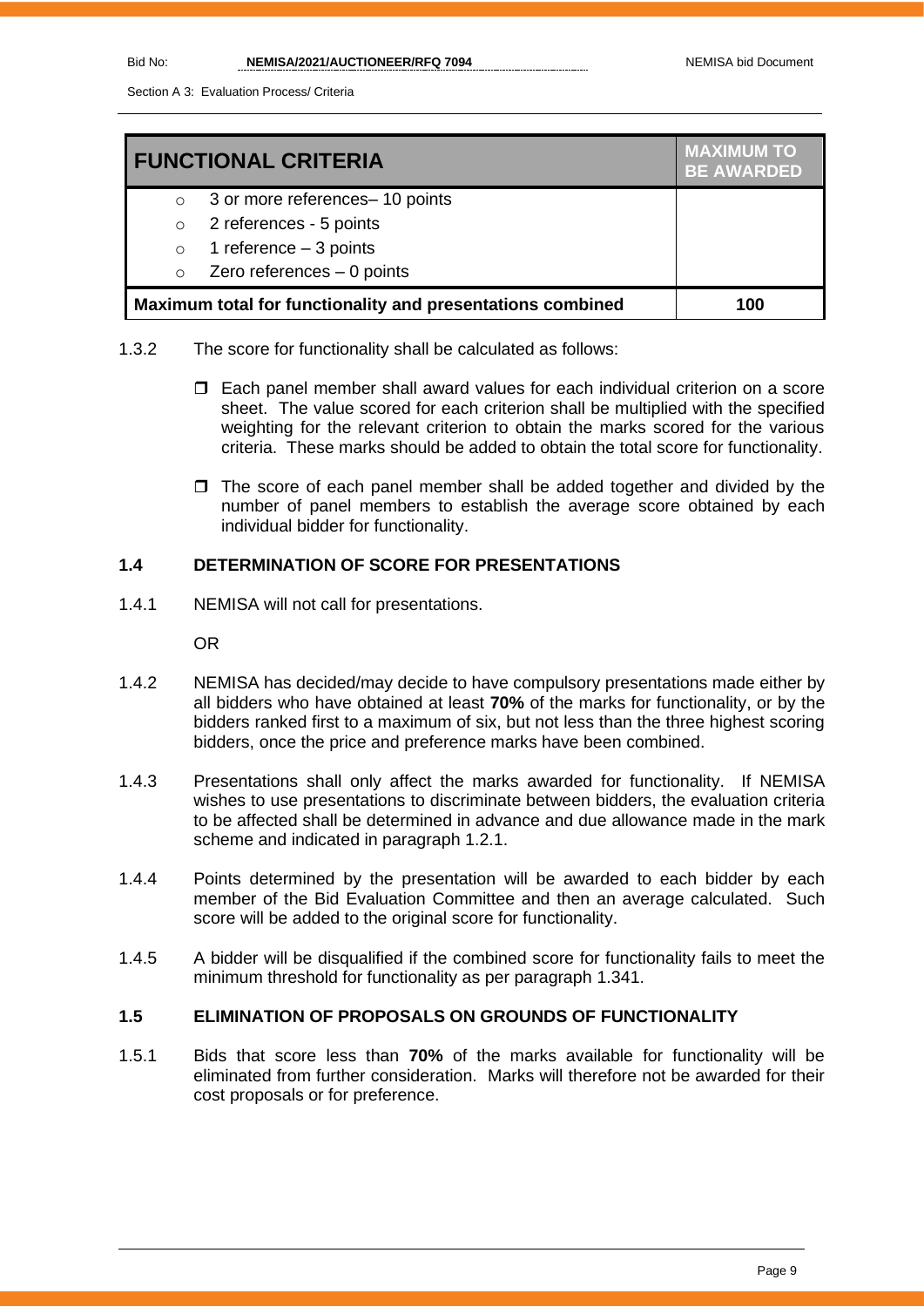Section A 3: Evaluation Process/ Criteria

## **1.6 PRICE AND B-BBEE STATUS LEVEL POINTS**

- 1.6.1 All remaining bids will be evaluated as follows:
- 1.6.2 The 80/20 preference point system will be applied. Points for price and B-BBEE status level certificate will be awarded in accordance with the stipulations in the Preference Point Claim Form in terms of the Preferential Procurement Regulations, 2017.
- 1.6.3 If appropriate, implied contract price adjustments will be made to the cost proposals of all remaining bids.
- 1.6.4 The point scored for the B-BBEE status level certificate for each acceptable bid will now be added to the price point.
- 1.6.5 The Evaluation Committee may recommend that the contract be awarded to the bidder obtaining the highest aggregate mark as determined by 1.4..4 or to a lower scoring bid on justifiable grounds.

## **1.7 ADJUDICATION OF BID**

1.7.1 The relevant award structure will consider the recommendations and make the final award. The successful bidder will usually be the service provider scoring the highest number of points or it may be a lower scoring bid on justifiable grounds or no award at all.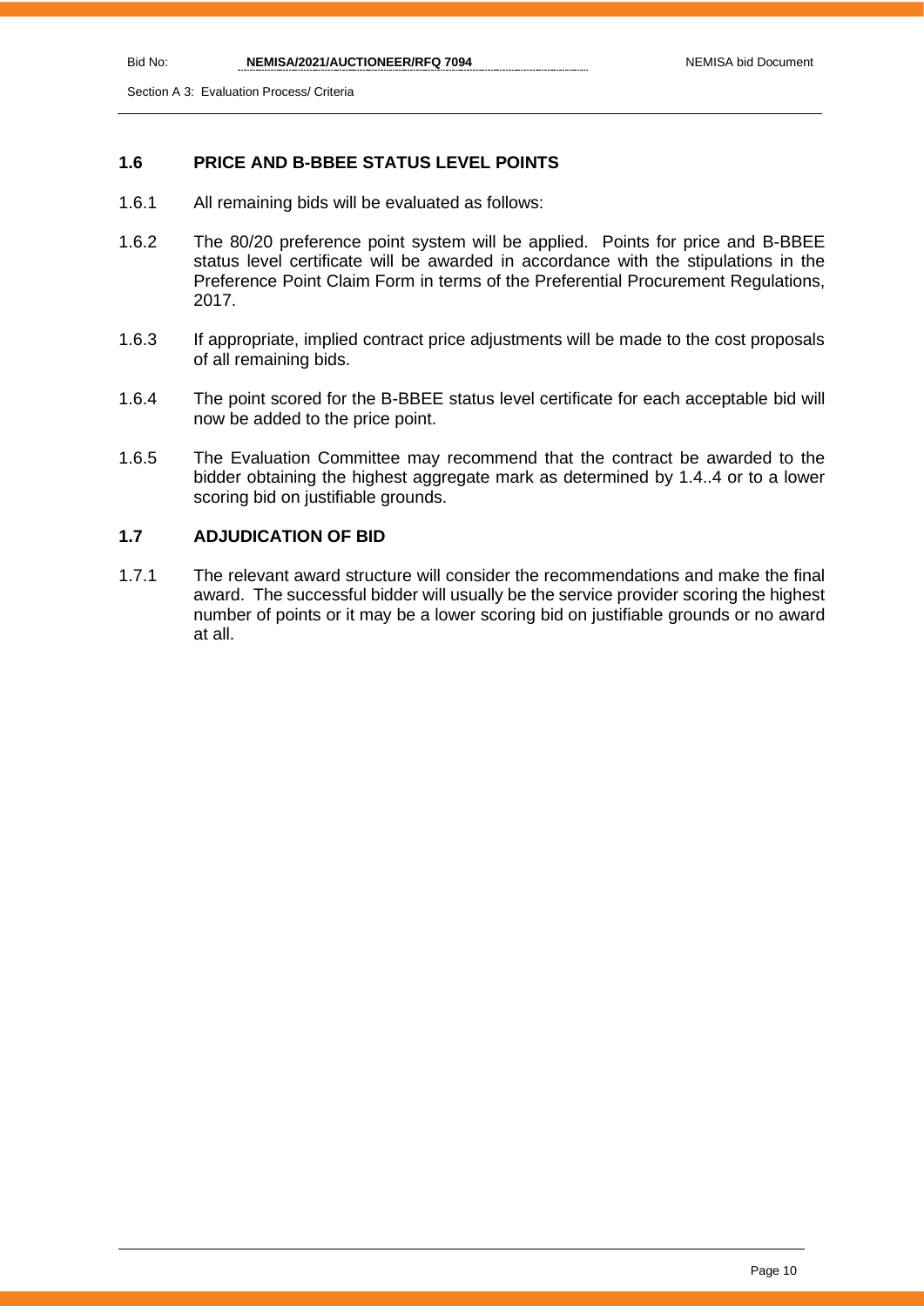Section A 4: Contract Form

## **CONTRACT FORM: RENDERING OF SERVICES**

THIS FORM MUST BE FILLED IN DUPLICATE BY BOTH THE SERVICE PROVIDER (PART 1) AND THE PURCHASER (PART 2). BOTH FORMS MUST BE SIGNED IN THE ORIGINAL SO THAT THE SERVICE PROVIDER AND THE PURCHASER WOULD BE IN POSSESSION OF ORIGINALLY SIGNED CONTRACTS FOR THEIR RESPECTIVE RECORDS.

## **PART 1 (TO BE FILLED IN BY THE SERVICE PROVIDER)**

- 1. I/we hereby undertake to render services described in the attached bidding documents to NEMISA in accordance with the requirements and task directives/proposals specifications stipulated in Bid Number NEMISA/2021/AUCTIONEER/RFQ 7094 at the price/s quoted. My/our offer/s remain binding upon me/us and open for acceptance by the Purchaser during the validity period indicated and calculated from the closing date of the bid.
- 2. The following documents shall be deemed to form and be read and construed as part of this agreement:
- 2.1 Bidding documents, viz
	- $\Box$  Invitation to bid
	- $\Box$  Tax clearance certificate
	- $\Box$  Pricing schedule(s)
	- Filled in terms of reference/task directive/proposal
	- Preference claims for Broad Based Black Economic Empowerment Status Level of Contribution in terms of the Preferential Procurement Regulations 2017;
	- D Declaration of interest
	- $\Box$  Declaration of bidder's past SCM practices
	- **Special Conditions of Contract**
- 2.2 General Conditions of Contract
- 2.3 Other (specify)
- 3. I/we confirm that I/we have satisfied myself as to the correctness and validity of my/our bid; that the price(s) and rate(s) quoted cover all the services specified in the bidding documents; that the price(s) and rate(s) cover all my obligations and I accept that any mistakes regarding price(s) and rate(s) and calculations will be at my own risk.
- 4. I/we accept full responsibility for the proper execution and fulfilment of all obligations and conditions devolving on me/us under this agreement as the principal liable for the due fulfilment of this contract.
- 5. I/we declare that I/we have no participation in any collusive practices with any bidder or any other person regarding this or any other bid.
- 6. I confirm that I am duly authorised to sign this contract.

| NAME (PRINT)        |        | <b>WITNESSES</b> |
|---------------------|--------|------------------|
| <b>CAPACITY</b>     |        |                  |
| <b>SIGNATURE</b>    | ------ | 2                |
| <b>NAME OF FIRM</b> |        | DATE:            |
| DATE                |        |                  |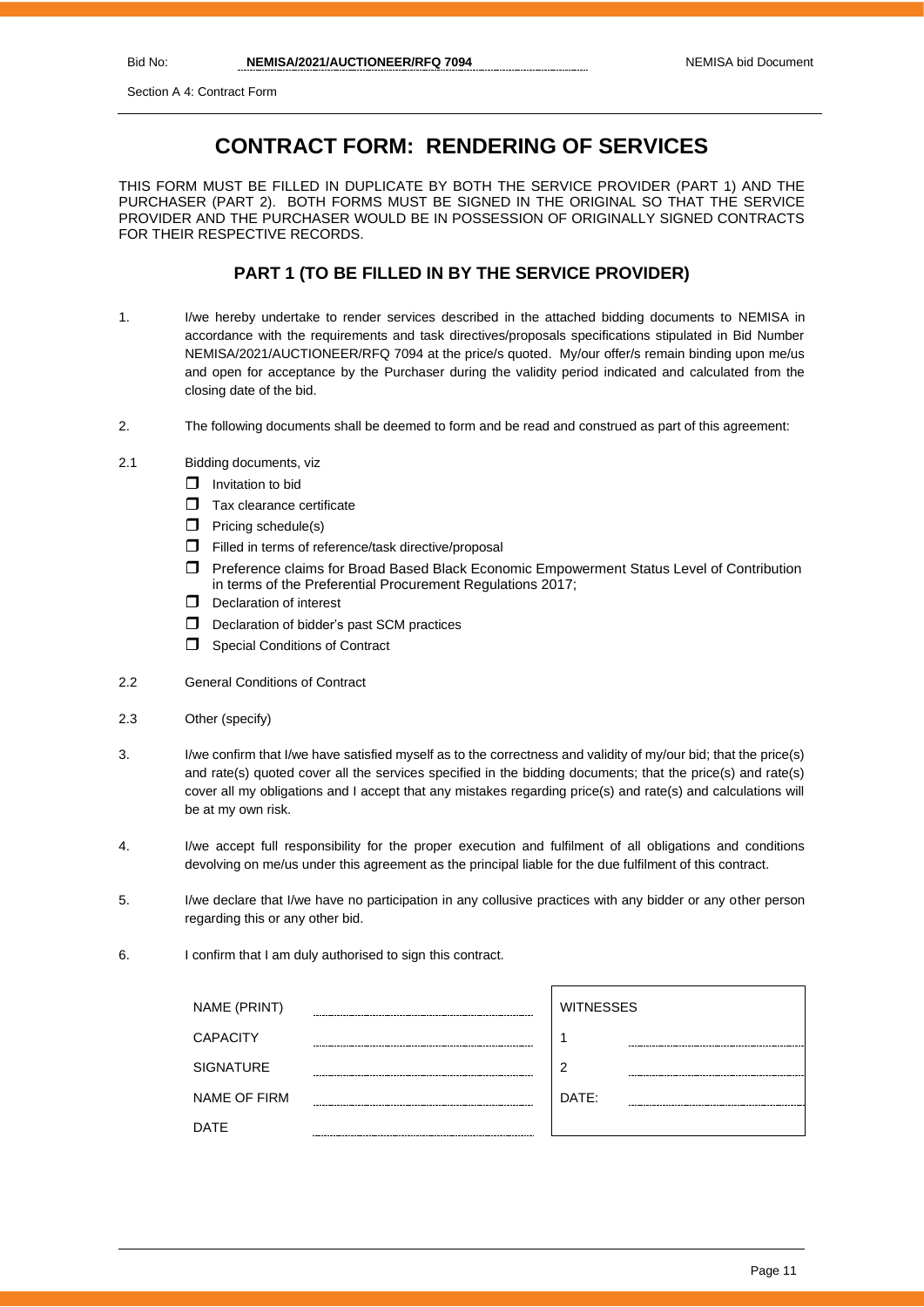Section A 4: Contract Form

# **CONTRACT FORM: RENDERING OF SERVICES**

## **PART 2 (TO BE FILLED IN BY THE PURCHASER)**

- 1. I ……………………………………………………..……………… in my capacity as …………………………………………….. accept your bid under reference number ……………………………………………. dated ……………………………………. for the rendering of services indicated hereunder and/or further specified in the annexures.
- 1. An official order indicating service delivery instructions is forthcoming.
- 2. I undertake to make payment for the services rendered in accordance with the terms and conditions of the contract within 30 (thirty) days after receipt of an invoice.

| <b>DESCRIPTION OF SERVICE</b> | PRICE (VAT INCL) | <b>COMPLETION</b><br><b>DATE</b> | <b>B-BBEE STATUS</b><br><b>LEVEL OF</b><br><b>CONTRIBUTION</b> |
|-------------------------------|------------------|----------------------------------|----------------------------------------------------------------|
|                               |                  |                                  |                                                                |
|                               |                  |                                  |                                                                |
|                               |                  |                                  |                                                                |

3. I confirm that I am duly authorised to sign this contract.

| SIGNED AT        | ON |                  |
|------------------|----|------------------|
|                  |    |                  |
| NAME (PRINT)     |    |                  |
|                  |    |                  |
| <b>SIGNATURE</b> |    |                  |
|                  |    |                  |
| OFFICIAL STAMP   |    | <b>WITNESSES</b> |
|                  |    | ٠                |
|                  |    | $\overline{2}$   |
|                  |    | DATE:            |
|                  |    |                  |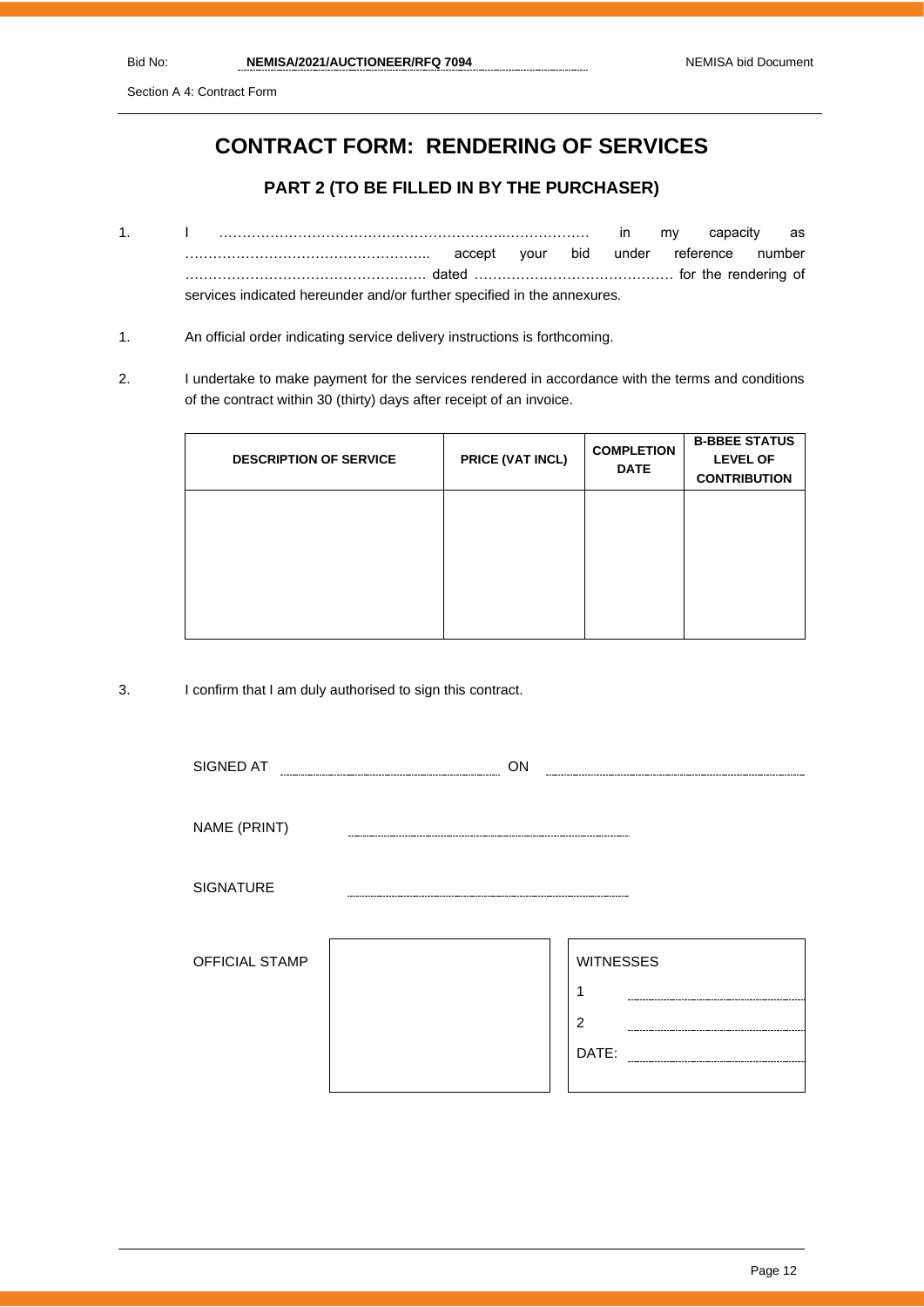Section B

# **SECTION B**

# **This section must be completed and returned or supplied with bids as prescribed.**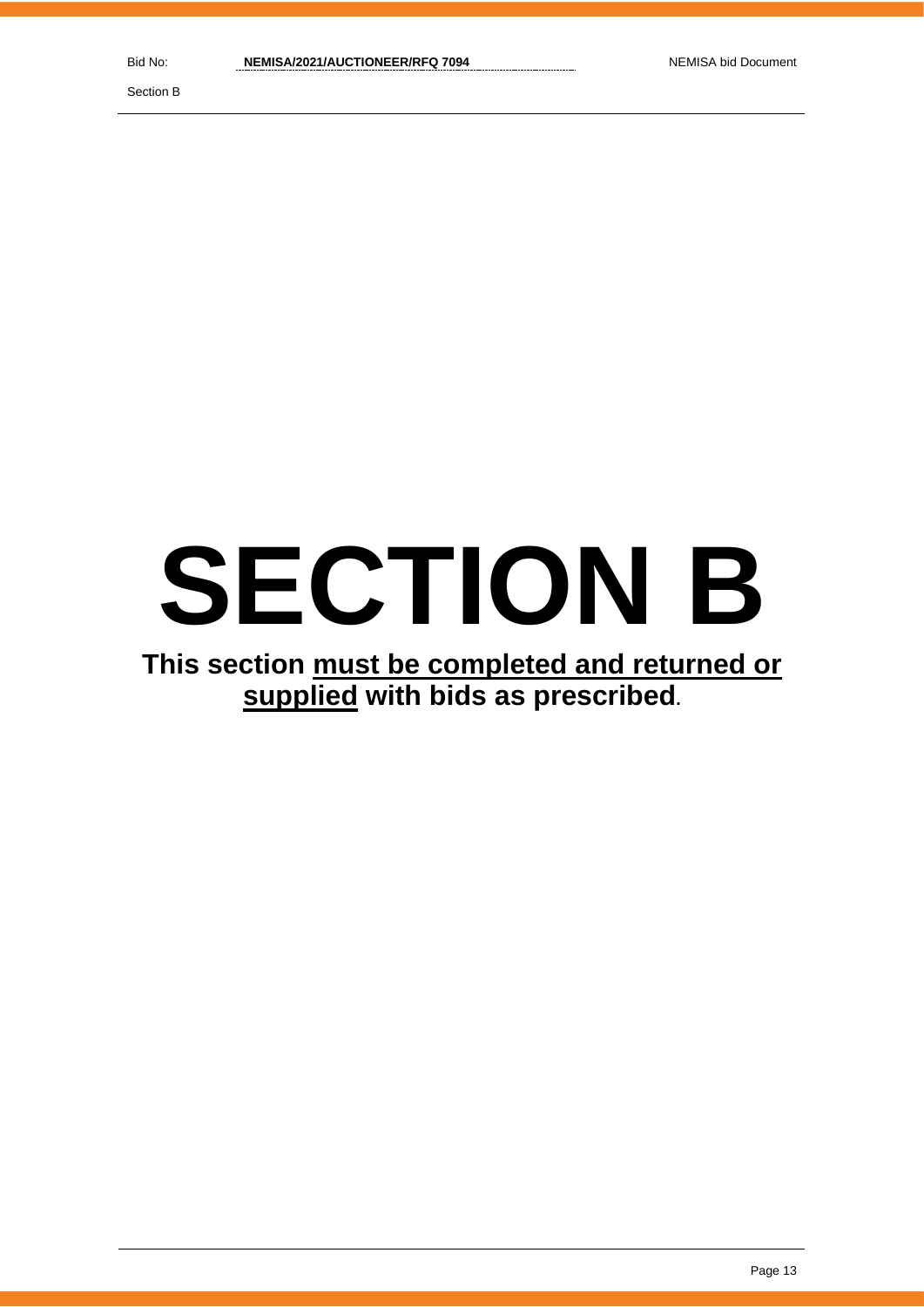# **SPECIAL CONDITIONS OF BID AND CONTRACT Return as Part 1**

|              | <b>SPECIAL CONDITIONS</b>                                                                                                                                                                                                                                           |
|--------------|---------------------------------------------------------------------------------------------------------------------------------------------------------------------------------------------------------------------------------------------------------------------|
|              |                                                                                                                                                                                                                                                                     |
| $\mathbf 1$  | <b>GENERAL</b>                                                                                                                                                                                                                                                      |
| 1.1          | The Bidder must clearly state if a deviation from these special conditions are offered and<br>the reason therefor. If an explanatory note is provided, the paragraph reference must be<br>indicated in a supporting appendix to the application submission.         |
| 1.2          | Should Bidders fail to indicate agreement/compliance or otherwise, the NEMISA will<br>assume that the Bidder is in compliance or agreement with the statement(s) as specified<br>in this bid.                                                                       |
| 1.3          | Bids not completed in this manner may be considered incomplete and rejected.                                                                                                                                                                                        |
| 1.4          | NEMISA shall not be liable for any expense incurred by the Bidder in the preparation and<br>submission of a bid.                                                                                                                                                    |
| $\mathbf{2}$ | <b>CANCELLATION OF PROCUREMENT PROCESS</b>                                                                                                                                                                                                                          |
|              |                                                                                                                                                                                                                                                                     |
| 2.1          | This procurement process can be postponed or cancelled at any stage at the sole<br>discretion of NEMISA provided that such cancellation or postponement takes place prior<br>to entering into a contract with a specific service provider to which the bid relates. |
| 3            | BID SUBMISSION CONDITIONS, INSTRUCTION AND EVALUATION<br><b>PROCESS/CRITERIA</b>                                                                                                                                                                                    |
| 3.1          | The Bid submission conditions and instructions as well as the evaluation process/criteria<br>have been noted.                                                                                                                                                       |
| 4            | <b>NEGOTIATION AND CONTRACTING</b>                                                                                                                                                                                                                                  |
| 4.1          | NEMISA have the right to enter into negotiation with one or more Bidders regarding any<br>terms and conditions, including price(s), of a proposed contract.                                                                                                         |
| 4.2          | Under no circumstances will negotiation with any Bidders, including preferred Bidders,<br>constitute an award <sup>1</sup> or promise/ undertaking to award the contract.                                                                                           |
| 4.3          | NEMISA shall not be obliged to accept the lowest or any bid, offer or proposal.                                                                                                                                                                                     |
| 4.4          | A contract will only be deemed to be concluded when reduced to writing in a formal contract<br>and Service Level Agreement (if applicable) signed by the designated responsible person<br>of both parties. The designated responsible person of NEMISA is the CEO.  |
| 4.5          | NEMISA also reserves the right to enter into one contract with a Bidder for all required<br>functions or into more than one contract with different Bidders for different functions.                                                                                |
|              |                                                                                                                                                                                                                                                                     |

<sup>1</sup> See GLOSSARY.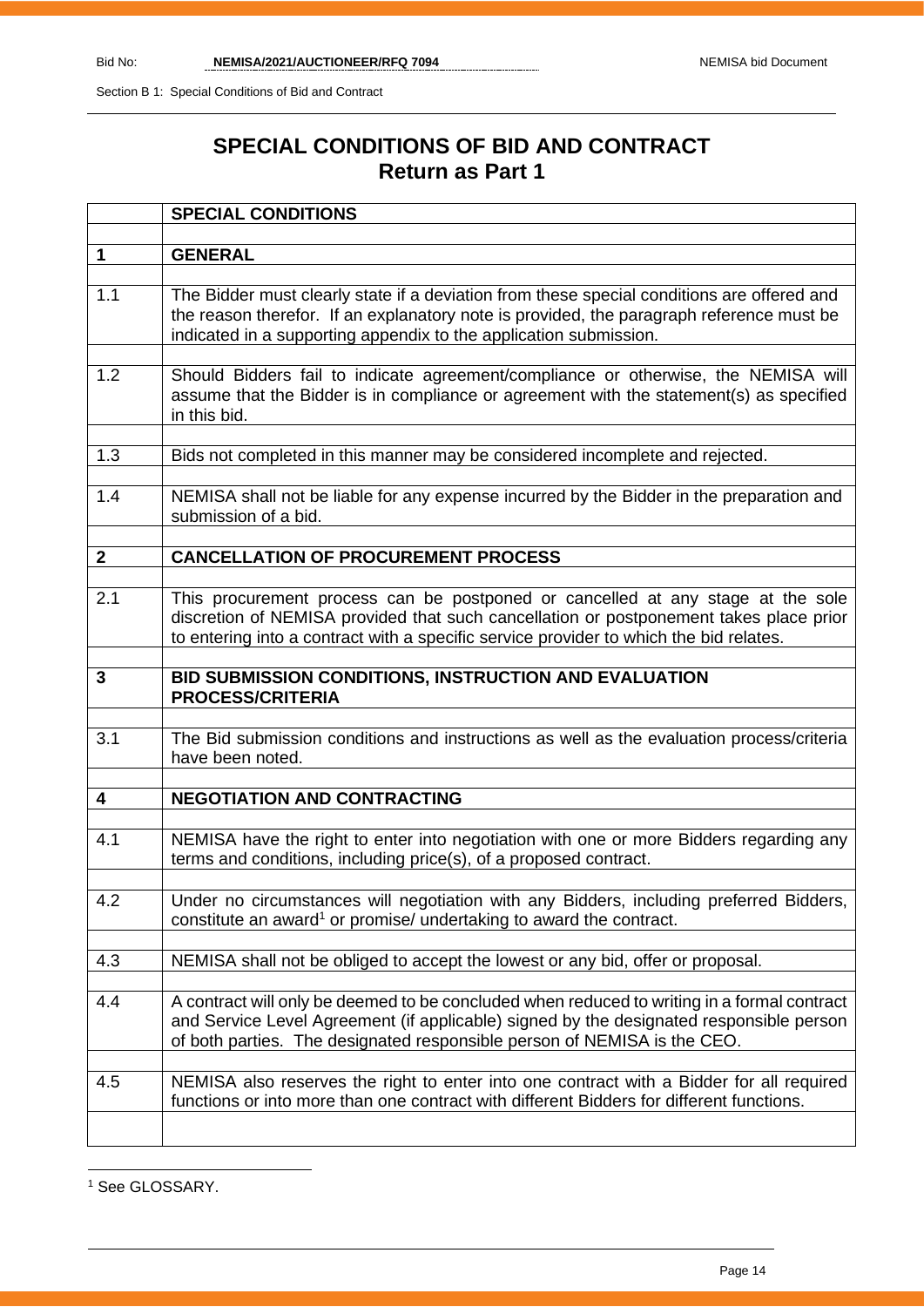| 5              | <b>ACCESS TO INFORMATION</b>                                                                                                                                                                                                                                                                                                                                                              |
|----------------|-------------------------------------------------------------------------------------------------------------------------------------------------------------------------------------------------------------------------------------------------------------------------------------------------------------------------------------------------------------------------------------------|
|                |                                                                                                                                                                                                                                                                                                                                                                                           |
| 5.1            | All bidders will be informed of the status of their bid once the procurement process has<br>been completed.                                                                                                                                                                                                                                                                               |
| 5.2            | Requests for information regarding the bid process will be dealt with in line with the<br>NEMISA SCM Policy and relevant legislation.                                                                                                                                                                                                                                                     |
|                |                                                                                                                                                                                                                                                                                                                                                                                           |
| 6              | <b>REASONS FOR REJECTION</b>                                                                                                                                                                                                                                                                                                                                                              |
| 6.1            | NEMISA shall reject a proposal for the award of a contract if the recommended Bidder has<br>committed a proven corrupt or fraudulent act in competing for the particular contract.                                                                                                                                                                                                        |
| 6.2            | The NEMISA may disregard the bid of any bidder if that bidder, or any of its directors:<br>□ Have abused the SCM system of the NEMISA.<br>$\Box$ Have committed proven fraud or any other improper conduct in relation to such<br>system.<br>$\Box$ Have failed to perform on any previous contract and the proof exists.<br>Such actions shall be communicated to the National Treasury. |
| $\overline{7}$ |                                                                                                                                                                                                                                                                                                                                                                                           |
|                | <b>GENERAL CONDITIONS OF CONTRACT</b>                                                                                                                                                                                                                                                                                                                                                     |
| 7.1            | The General Conditions of Contract must be accepted.                                                                                                                                                                                                                                                                                                                                      |
|                |                                                                                                                                                                                                                                                                                                                                                                                           |
| 8              | <b>ADDITIONAL INFORMATION REQUIREMENTS</b>                                                                                                                                                                                                                                                                                                                                                |
|                |                                                                                                                                                                                                                                                                                                                                                                                           |
| 8.1            | During evaluation of the bids, additional information may be requested in writing from<br>Bidders. Replies to such request must be submitted, within 5 (five) working days or as<br>otherwise indicated. Failure to comply, may lead to your bid being disregarded.                                                                                                                       |
| 8.2            | No additional information will be accepted from any individual Bidder without such<br>information having been requested                                                                                                                                                                                                                                                                   |
|                |                                                                                                                                                                                                                                                                                                                                                                                           |
| 9              | <b>CONFIDENTIALITY</b>                                                                                                                                                                                                                                                                                                                                                                    |
| 9.1            | The bid and all information in connection therewith shall be held in strict confidence by<br>Bidders and usage of such information shall be limited to the preparation of the bid. Bidders<br>shall undertake to limit the number of copies of this document.                                                                                                                             |
| 10             | <b>INTELLECTUAL PROPERTY, INVENTIONS AND COPYRIGHT</b>                                                                                                                                                                                                                                                                                                                                    |
|                |                                                                                                                                                                                                                                                                                                                                                                                           |
| 10.1           | Copyright of all documentation relating to this contract belongs to the client. The successful<br>Bidder may not disclose any information, documentation or products to other clients without<br>the written approval of the accounting authority or the delegate.                                                                                                                        |
| 10.2           | This paragraph shall survive termination of this contract.                                                                                                                                                                                                                                                                                                                                |
|                |                                                                                                                                                                                                                                                                                                                                                                                           |
| 11             | <b>NON-COMPLIANCE WITH DELIVERY TERMS</b>                                                                                                                                                                                                                                                                                                                                                 |
| 11.1           | As soon as it becomes known to the contractor that he/she will not be able to deliver the<br>services within the delivery period and/or against the quoted price and/or as specified,<br>NEMISA must be given immediate written notice to this effect. NEMISA reserves the right<br>to implement remedies as provided for in the GCC.                                                     |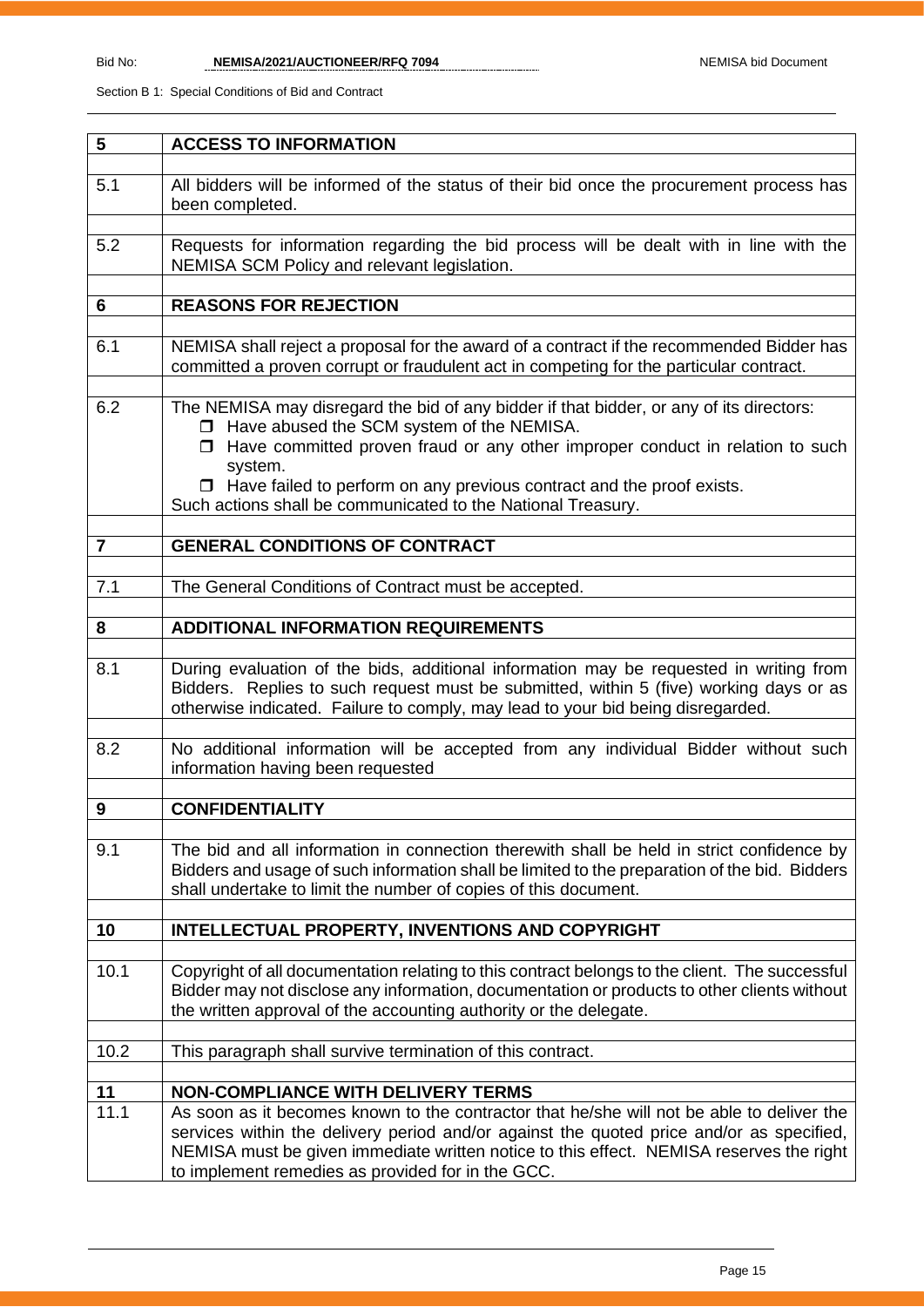| 12   | <b>WARRANTS</b>                                                                                                                                                                                                                                                                                                                                                                          |
|------|------------------------------------------------------------------------------------------------------------------------------------------------------------------------------------------------------------------------------------------------------------------------------------------------------------------------------------------------------------------------------------------|
| 12.1 | The Contractor warrants that it is able to conclude this Agreement to the satisfaction of<br>NEMISA.                                                                                                                                                                                                                                                                                     |
| 13   | PARTIES NOT AFFECTED BY WAIVER OR BREACHES                                                                                                                                                                                                                                                                                                                                               |
|      |                                                                                                                                                                                                                                                                                                                                                                                          |
| 13.1 | The waiver (whether express or implied) by any Party of any breach of the terms or<br>conditions of this contract by the other Party shall not prejudice any remedy of the waiving<br>party in respect of any continuing or other breach of the terms and conditions hereof.                                                                                                             |
| 13.2 | No favour, delay, relaxation or indulgence on the part of any Party in exercising any power<br>or right conferred on such Party in terms of this contract shall operate as a waiver of such<br>power or right nor shall any single or partial exercise of any such power or right under this<br>agreement.                                                                               |
| 14   | <b>RETENTION</b>                                                                                                                                                                                                                                                                                                                                                                         |
|      |                                                                                                                                                                                                                                                                                                                                                                                          |
| 14.1 | On termination of this agreement, the contractor shall, on demand hand over all<br>documentation provided as part of the project and all deliverables, etc., without the right of<br>retention, to NEMISA.                                                                                                                                                                               |
| 14.2 | No agreement to amend or vary a contract or order or the conditions, stipulations or<br>provisions thereof shall be valid and of any force and effect unless such agreement to<br>amend or vary is entered into in writing and signed by the contracting parties. Any waiver<br>of the requirement that the agreement to amend or vary shall be in writing, shall also be in<br>writing. |
|      |                                                                                                                                                                                                                                                                                                                                                                                          |
| 15   | <b>CENTRAL SUPPLIER DATABASE</b>                                                                                                                                                                                                                                                                                                                                                         |
| 15.1 | It is a requirement that all suppliers/ services providers to NEMISA shall be registered on<br>the National Treasury Central Supplier Database (CSD).                                                                                                                                                                                                                                    |
|      |                                                                                                                                                                                                                                                                                                                                                                                          |
| 15.2 | Bidders are therefore required to register as a supplier on the CSD before submitting a bid.                                                                                                                                                                                                                                                                                             |
|      | The CSD website can be accessed on the following link:<br>http://ocpo.treasury.gov.za/Pages/default.aspx                                                                                                                                                                                                                                                                                 |
| 15.3 | Bidders are therefore required to submit proof of their registration on the CSD, or if not yet<br>registered, provide proof of their application to be registered, with their bid.                                                                                                                                                                                                       |
| 15.4 | No bid will be awarded and a contract concluded with a bidder who is not registered on the<br>CSD.                                                                                                                                                                                                                                                                                       |
|      |                                                                                                                                                                                                                                                                                                                                                                                          |
| 16   | <b>FORMAT OF BIDS</b>                                                                                                                                                                                                                                                                                                                                                                    |
| 16.1 | Bidders must complete all the necessary bid documents and undertakings required in this<br>bid document. Bidders are advised that their proposal should be concise, written in plain<br>English and simply presented.                                                                                                                                                                    |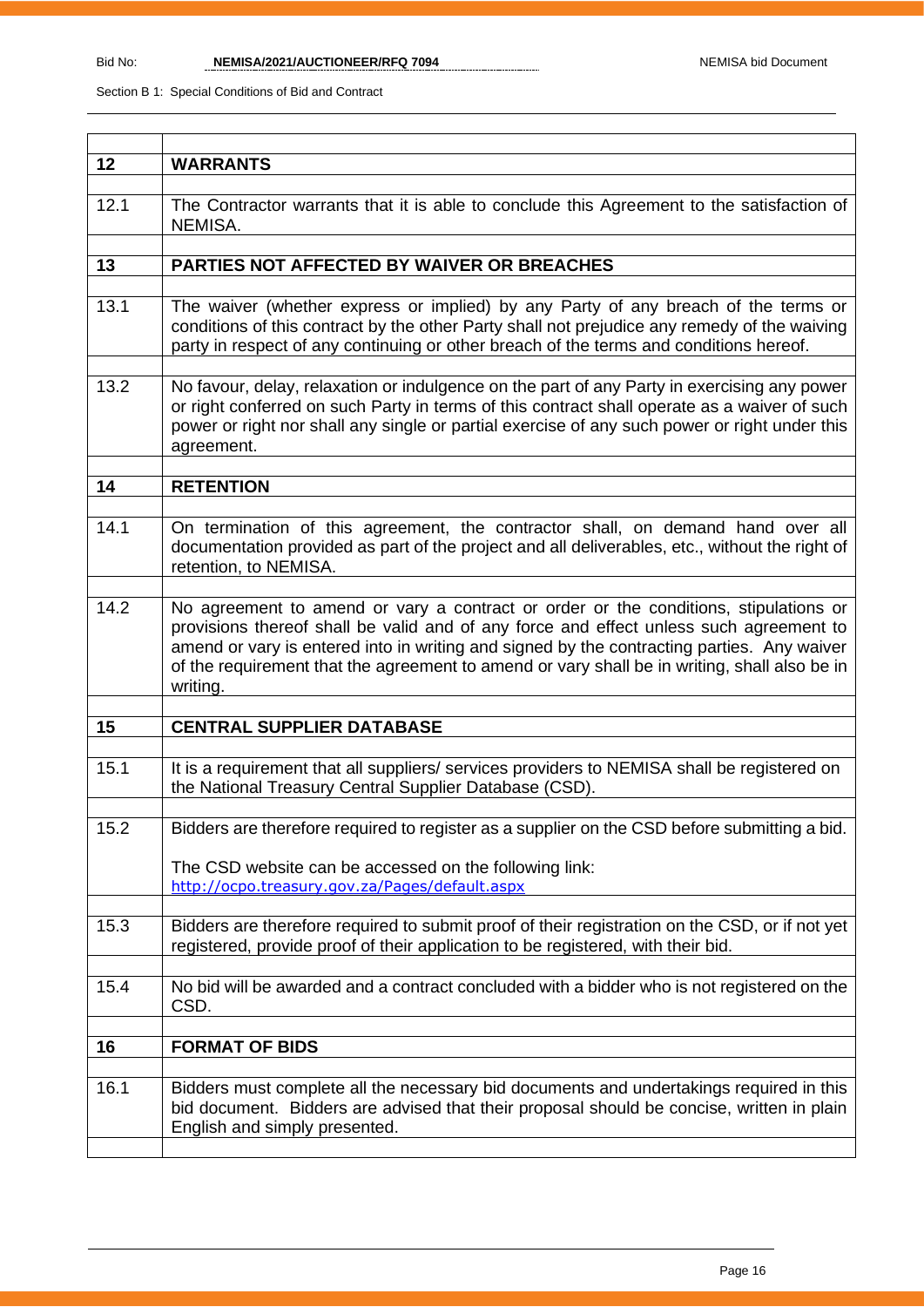| 16.2   | Bidders are to set out their proposal in the format prescribed hereunder. This means                                                                                                                               |
|--------|--------------------------------------------------------------------------------------------------------------------------------------------------------------------------------------------------------------------|
|        | that the proposal must be structured in the parts noted below. Information not submitted                                                                                                                           |
|        | in the relevant part, may not be considered for evaluation purposes.                                                                                                                                               |
| 16.3   | Part 1: Special Conditions of Bid and Contract                                                                                                                                                                     |
|        |                                                                                                                                                                                                                    |
| 16.3.1 | Bidders must initial each page and sign the last page and return the Special Conditions of<br>bid and Contract (Section B-1).                                                                                      |
|        | Bids submitted without a completed Special Conditions of Bid form will be deemed to be<br>non-responsive.                                                                                                          |
|        |                                                                                                                                                                                                                    |
| 16.4   | Part 2: SARS Tax Clearance Certificate(s)                                                                                                                                                                          |
| 16.4.1 | Bidders must ensure compliance with their tax obligations.                                                                                                                                                         |
|        | Bidders are required to submit their unique personal identification number (PIN) issued by<br>SARS to enable the organ of state to view the taxpayer's profile and tax status.                                     |
|        | Application for tax compliance status (TCS) or PIN may also be made via e-filing. In order<br>to use this provision, taxpayers will need to register with SARS as e-filers through the<br>website www.sars.gov.za. |
|        | Bidders may also submit a printed TCS together with the bid.                                                                                                                                                       |
|        | In bids where consortia/ joint ventures/ sub-contractors are involved, each party must<br>submit a separate proof of TCS/ PIN/ CSD number.                                                                         |
|        | Where no TCS is available, but the bidder is registered on the Central Supplier Database<br>(CSD), a CSD number must be provided.                                                                                  |
|        | Bids submitted without any one of the above particulars, will be deemed to be non-<br>responsive.                                                                                                                  |
| 16.5   | <b>Part 3: Declaration of Interest</b>                                                                                                                                                                             |
|        |                                                                                                                                                                                                                    |
| 16.5.1 | Each party to the bid must complete and return the "Declaration of Interest" (Section B-2).                                                                                                                        |
|        | Bids submitted without a complete and signed Declaration of Interest will be deemed to be<br>non-responsive.                                                                                                       |
| 16.6   | Part 4: Declaration of Bidder's past Supply Chain Management practices                                                                                                                                             |
|        |                                                                                                                                                                                                                    |
| 16.6.1 | <b>Each party</b> to the bid must complete and return the "Declaration of bidder's past Supply<br>Chain Management practices" (Section B-3).                                                                       |
|        | Bids submitted without a completed and signed Declaration of bidder's past Supply Chain<br>Management practices will be deemed non-responsive.                                                                     |
|        |                                                                                                                                                                                                                    |
| 16.7   | Part 5: Certificate of Independent Bid Determination                                                                                                                                                               |
| 16.7.1 | <b>Each party</b> to the bid must complete and sign the Certificate (Section B-4).                                                                                                                                 |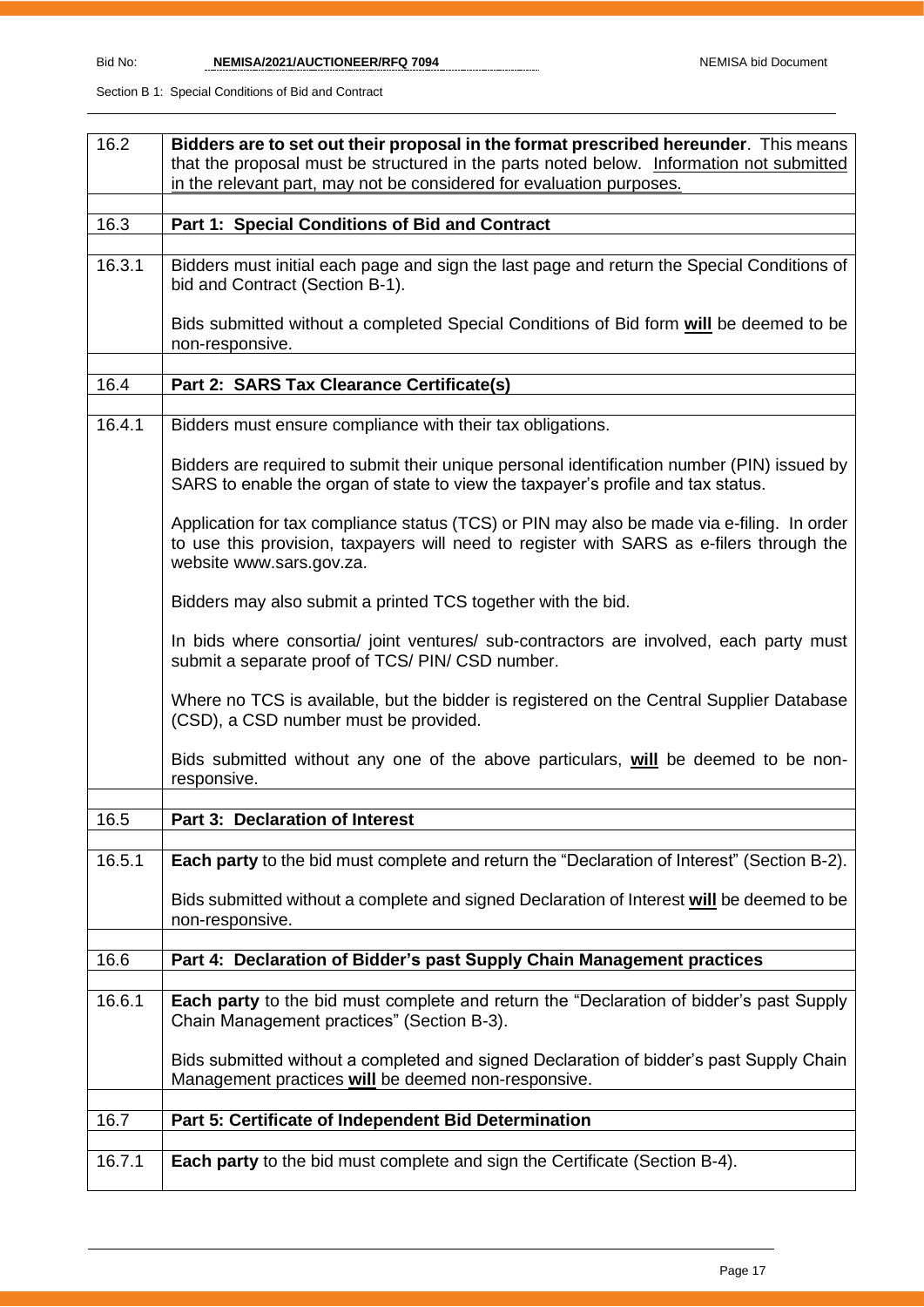|         | Bids submitted without a completed and signed Certificate of Independent Bid<br>Determination will be deemed non-responsive.                                                                                                                                                                                                                                                 |  |  |  |  |
|---------|------------------------------------------------------------------------------------------------------------------------------------------------------------------------------------------------------------------------------------------------------------------------------------------------------------------------------------------------------------------------------|--|--|--|--|
| 16.8    | Part 6: Preference Points Claim Form in terms of the Preferential Procurement<br><b>Regulations 2017</b>                                                                                                                                                                                                                                                                     |  |  |  |  |
| 16.8.1  | Bidders must complete, sign and return the full "Preference Points Claim Form" (Section<br>B-5) document.                                                                                                                                                                                                                                                                    |  |  |  |  |
|         | In addition, a valid BEE certificate must be submitted.                                                                                                                                                                                                                                                                                                                      |  |  |  |  |
|         | Quotes submitted without a completed and signed Preference Points Claim Form and a<br>valid BEE certificate will be awarded zero points for preference.                                                                                                                                                                                                                      |  |  |  |  |
| 16.9    | Part 7: Invitation to Bid                                                                                                                                                                                                                                                                                                                                                    |  |  |  |  |
| 16.9.1  | Bidders must complete, sign and return the full "Invitation to Bid" (Section B-6) document.                                                                                                                                                                                                                                                                                  |  |  |  |  |
|         | Bids submitted without a completed and signed Invitation to Bid will be deemed to be<br>non-responsive.                                                                                                                                                                                                                                                                      |  |  |  |  |
| 16.10   | Part 8: Pricing Schedule                                                                                                                                                                                                                                                                                                                                                     |  |  |  |  |
| 16.10.1 | Any budget amount that may be indicated in this document shall be deemed to be a guide<br>only and Bidders are expected to submit a costing that is fair and reasonable.                                                                                                                                                                                                     |  |  |  |  |
| 16.10.2 | All costs related to this assignment are to be allowed for in the pricing schedule and in the<br>formats prescribed and must be returned as part of the submission (Section B-7).                                                                                                                                                                                            |  |  |  |  |
|         | Bids submitted without a price or with an incomplete price, will be deemed to be non-<br>responsive.                                                                                                                                                                                                                                                                         |  |  |  |  |
| 16.10.3 | Rates for the first year of the contract must be firm and must be indicated in the formats<br>prescribed. All normal operating costs and out of pocket expenses such as photocopies,<br>telephone calls, printing, travel, etc. must be covered in the rates quoted.                                                                                                         |  |  |  |  |
| 16.10.4 | A pricing schedule with one of the specified elements (fees and reimbursable costs)<br>omitted from the costing, may be considered non-responsive.                                                                                                                                                                                                                           |  |  |  |  |
| 16.10.5 | Fees:                                                                                                                                                                                                                                                                                                                                                                        |  |  |  |  |
|         | The budgeted days/ hours and applicable rates of all team members as per the pricing<br>0<br>schedule.                                                                                                                                                                                                                                                                       |  |  |  |  |
| 16.10.6 | Reimbursable costs                                                                                                                                                                                                                                                                                                                                                           |  |  |  |  |
|         | $\Box$ Travel                                                                                                                                                                                                                                                                                                                                                                |  |  |  |  |
|         | Only economy class flights are to be used.<br>٠<br>Preferably Group A hire cars are to be used. In circumstances where good<br>٠<br>motivation exist, Group B hire cars may be used. The difference in cost between<br>Group B and more expensive options, will be borne by the service provider.<br>A rate per kilometre for the use of a personal vehicles must be quoted. |  |  |  |  |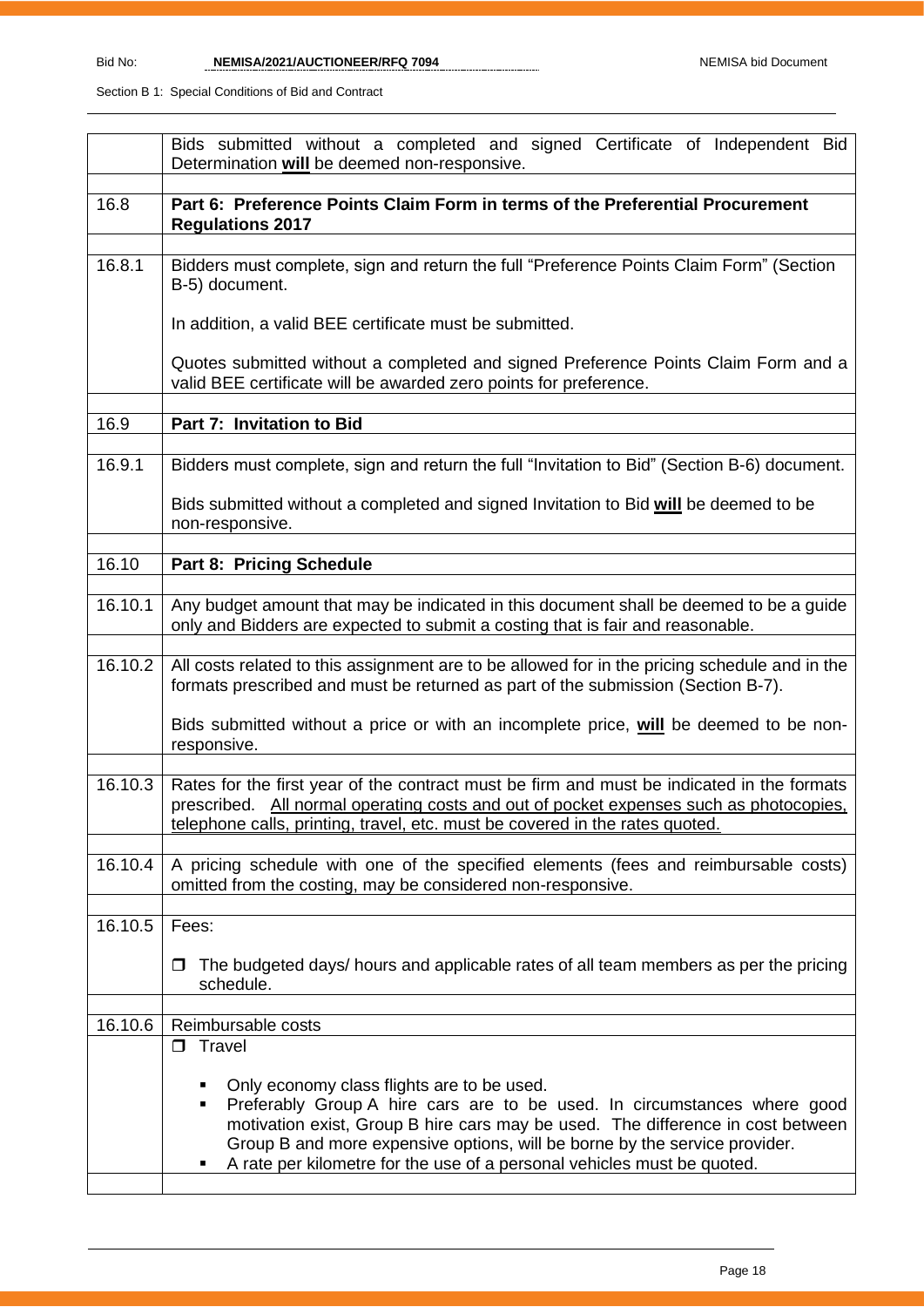|         | VAT: Value Added Tax must be included and shown separately.<br>$\Box$                                                                                                                                                                                                                                                                                                                                                                  |  |  |  |  |
|---------|----------------------------------------------------------------------------------------------------------------------------------------------------------------------------------------------------------------------------------------------------------------------------------------------------------------------------------------------------------------------------------------------------------------------------------------|--|--|--|--|
| 16.11   | Part 9: Technical approach                                                                                                                                                                                                                                                                                                                                                                                                             |  |  |  |  |
|         |                                                                                                                                                                                                                                                                                                                                                                                                                                        |  |  |  |  |
| 16.11.1 | Bidders must submit a description of the methodology and approach that will be used to<br>perform the work as set out in the Terms of Reference. This methodology and approach<br>must demonstrate the Bidder's understanding of the requirement and also of the<br>environment.                                                                                                                                                       |  |  |  |  |
| 16.11.2 | Bidders must, at least cover the under-mentioned in their technical approach and return<br>as part of their submission:                                                                                                                                                                                                                                                                                                                |  |  |  |  |
|         |                                                                                                                                                                                                                                                                                                                                                                                                                                        |  |  |  |  |
|         | Describe, in detail, exactly how they propose to carry out the activities to achieve the<br>0<br>outcomes identified in the terms of reference. They should identify any possible<br>problems that might hinder delivery and indicate how they will avoid, or overcome<br>such problems.                                                                                                                                               |  |  |  |  |
|         | Describe how the work will be managed. Provide an organisation chart clearly<br>$\Box$<br>indicating:                                                                                                                                                                                                                                                                                                                                  |  |  |  |  |
|         | The lines of reporting and supervision within the Bidder's team.<br>п                                                                                                                                                                                                                                                                                                                                                                  |  |  |  |  |
|         | The lines of reporting between the Bidder and the NEMISA and other<br>п<br>stakeholders, if applicable.                                                                                                                                                                                                                                                                                                                                |  |  |  |  |
|         | Identify the position(s) involved in the direct delivery of the service to be provided and<br>in the overall management of the work and name the people who will fill these<br>positions.                                                                                                                                                                                                                                              |  |  |  |  |
| 16.11.3 |                                                                                                                                                                                                                                                                                                                                                                                                                                        |  |  |  |  |
|         | Provide a project plan of activities. In addition to providing details of the estimated number<br>of work days for each activity, Bidders are to supply a detailed timetable that identifies<br>when certain activities will be undertaken and over what period they will be spread. The<br>timing of activities, the time needed to complete them, and the order in which they will be<br>undertaken must be explained and justified. |  |  |  |  |
| 16.11.4 | Please note that Part 9 should be no longer than 20 single-sided A4 pages in Arial 11 (font<br>size).                                                                                                                                                                                                                                                                                                                                  |  |  |  |  |
|         |                                                                                                                                                                                                                                                                                                                                                                                                                                        |  |  |  |  |
| 16.12   | Part 10: Team details                                                                                                                                                                                                                                                                                                                                                                                                                  |  |  |  |  |
| 16.12.1 | In this part that must be returned as part of the submission, Bidders must provide details<br>of the team named in the previous part.                                                                                                                                                                                                                                                                                                  |  |  |  |  |
| 16.12.2 | For each team member there must be:                                                                                                                                                                                                                                                                                                                                                                                                    |  |  |  |  |
|         | $\Box$ A complete curriculum vitae confirming suitability for the position. A format is provided<br>as a guideline only for the compilation of the CVs.                                                                                                                                                                                                                                                                                |  |  |  |  |
| 16.13   | Part 11: Experience in this field                                                                                                                                                                                                                                                                                                                                                                                                      |  |  |  |  |
|         |                                                                                                                                                                                                                                                                                                                                                                                                                                        |  |  |  |  |
| 16.13.1 | Bidders should provide in this part, and return as part the submission, at least the following<br>information.                                                                                                                                                                                                                                                                                                                         |  |  |  |  |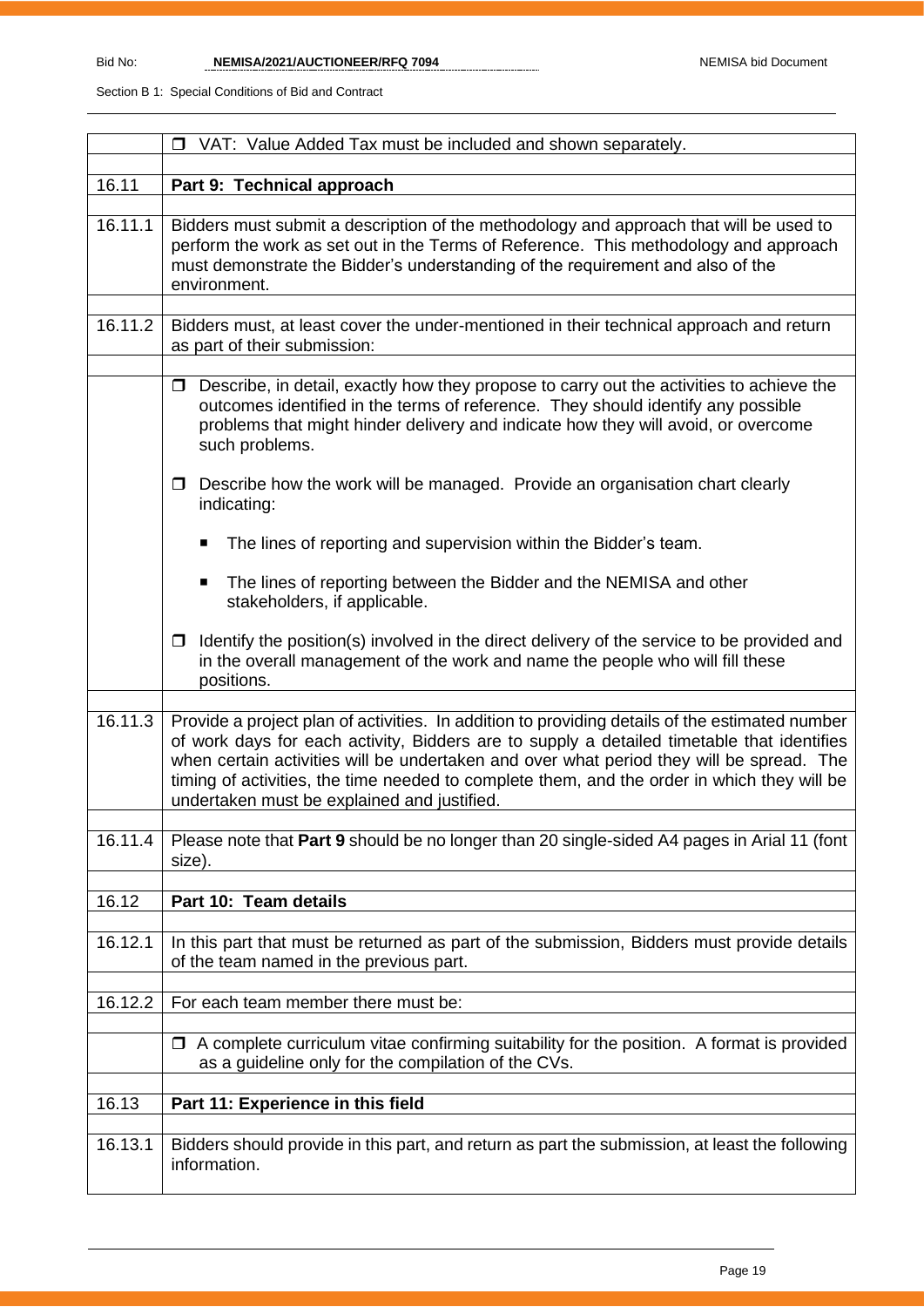|         | Details of contracts for similar work within the last 5 years.<br>$\Box$                       |  |  |  |  |
|---------|------------------------------------------------------------------------------------------------|--|--|--|--|
|         |                                                                                                |  |  |  |  |
|         | Contact details of a maximum of 3 organisations for which work was done.<br>П                  |  |  |  |  |
|         |                                                                                                |  |  |  |  |
|         |                                                                                                |  |  |  |  |
| 16.14   | Part 12: Registration on the CSD                                                               |  |  |  |  |
|         |                                                                                                |  |  |  |  |
| 16.14.1 | In this part, bidders must submit proof of their registration, or proof that they have applied |  |  |  |  |
|         | for registration on the Central Supplier Database.                                             |  |  |  |  |
|         |                                                                                                |  |  |  |  |
|         |                                                                                                |  |  |  |  |
|         | Bids submitted without the required proof, will be deemed to be non-responsive.                |  |  |  |  |
|         |                                                                                                |  |  |  |  |
| 16.15   | <b>Part 13: Registration Certificates</b>                                                      |  |  |  |  |
|         |                                                                                                |  |  |  |  |
| 16.15.1 | Insert any requirements for registration with professional bodies here                         |  |  |  |  |
|         |                                                                                                |  |  |  |  |
|         |                                                                                                |  |  |  |  |
|         |                                                                                                |  |  |  |  |
|         | Bids submitted without a completed and signed Invitation to Bid will be deemed to be           |  |  |  |  |
|         | non-responsive.                                                                                |  |  |  |  |
|         |                                                                                                |  |  |  |  |

I/we herewith accept all the above-mentioned special conditions of the bid. If I/we do consider a deviation therefrom, I have noted those as per the instruction in paragraph 1 (General) above.

Name of Bidder:

Signature of Bidder:

Date: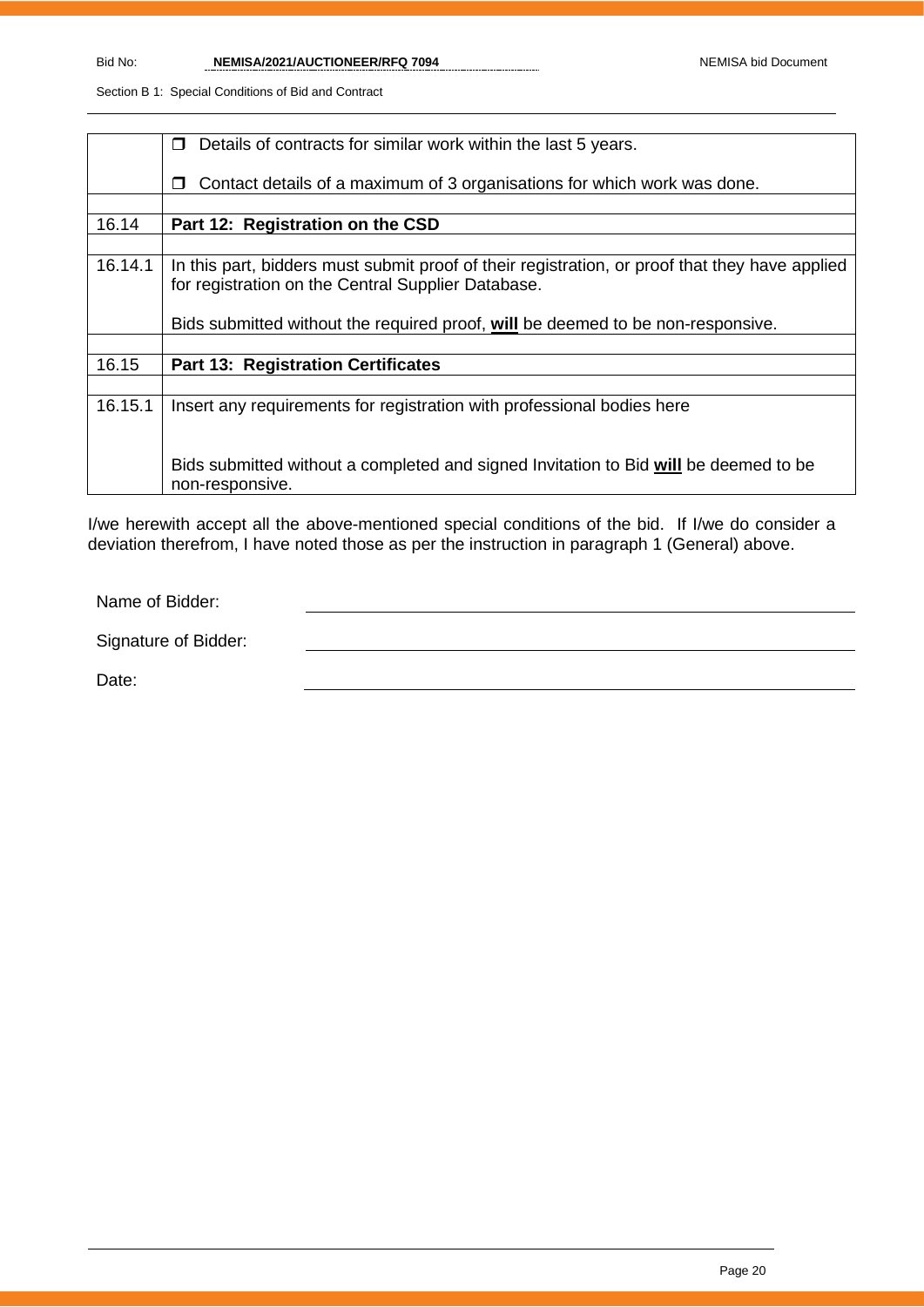Section B 2: Declaration of Interest

# **DECLARATION OF INTEREST Return as Part 3**

- 1. Any legal person, including persons employed by the State<sup>2</sup>, or persons having a kinship with persons employed by the State, including a blood relationship, may make an offer or offers in terms of this invitation to bid (includes a price bid, advertised competitive bid, limited bid or proposal). In view of possible allegations of favouritism, should the resulting bid, or part thereof, be awarded to persons employed by the State, or to persons connected with or related to them, it is required that the bidder or his/her authorised representative declare his/her position in relation to the evaluating/ adjudicating authority where –
- 1.1. The bidder is employed by the State; and/or
- 1.2. The bidder is a Management Board member of NEMISA and/or
- 1.3. The legal person on whose behalf the bidding document is signed, has a relationship with persons/a person who are/is involved in the evaluation and or adjudication of the bid(s), or where it is known that such a relationship exists between the person or persons for or on whose behalf the declarant acts and persons who are involved with the evaluation and or adjudication of the bid.
- 2. In order to give effect to the above, the following questionnaire must be completed and submitted with the bid.

| 2.1.   | Full Name of bidder or his or her<br>representative:                                                                                                                                                            |
|--------|-----------------------------------------------------------------------------------------------------------------------------------------------------------------------------------------------------------------|
| 2.2.   | Identity Number:                                                                                                                                                                                                |
| 2.3.   | Position occupied in the Company<br>(director, trustee, shareholder,<br>$etc3$ :                                                                                                                                |
| 2.4.   | Company Registration Number:                                                                                                                                                                                    |
| 2.5.   | Tax Reference Number:                                                                                                                                                                                           |
| 2.6.   | <b>VAT Registration Number:</b>                                                                                                                                                                                 |
| 2.6.1. | The names of all directors/ trustees/ shareholders/ members, their individual identity numbers,<br>tax reference numbers and, if applicable, employee/ persal numbers must be indicated in<br>paragraph 3 below |
| 2.7.   | Are you or any person connected with the bidder presently employed by the<br>YES / NO<br>State?                                                                                                                 |
| 2.7.1. | If so, furnish the following particulars                                                                                                                                                                        |
|        | Name of person/ director/<br>$\Box$<br>trustee/shareholder/member:                                                                                                                                              |
|        | Name of State institution at<br>$\Box$<br>which you or the person<br>connected to the bidder is<br>employed:                                                                                                    |
|        | Position occupied in the State<br>$\Box$<br>institution:                                                                                                                                                        |

- (b) Any municipality or municipal entity;
- (c) Provincial legislature;
- (d) National Assembly or the National Council of Provinces;
- (e) Parliament.

<sup>2</sup> "State" means

<sup>(</sup>a) Any national or provincial department, national or provincial public entity or constitutional institution within the meaning of the Public Finance Management Act, 1999 (Act No 1 of 1999);

 $^3$  "Shareholder" means a person who owns shares in the company and is actively involved in the management of the enterprise or business and exercises control over the enterprise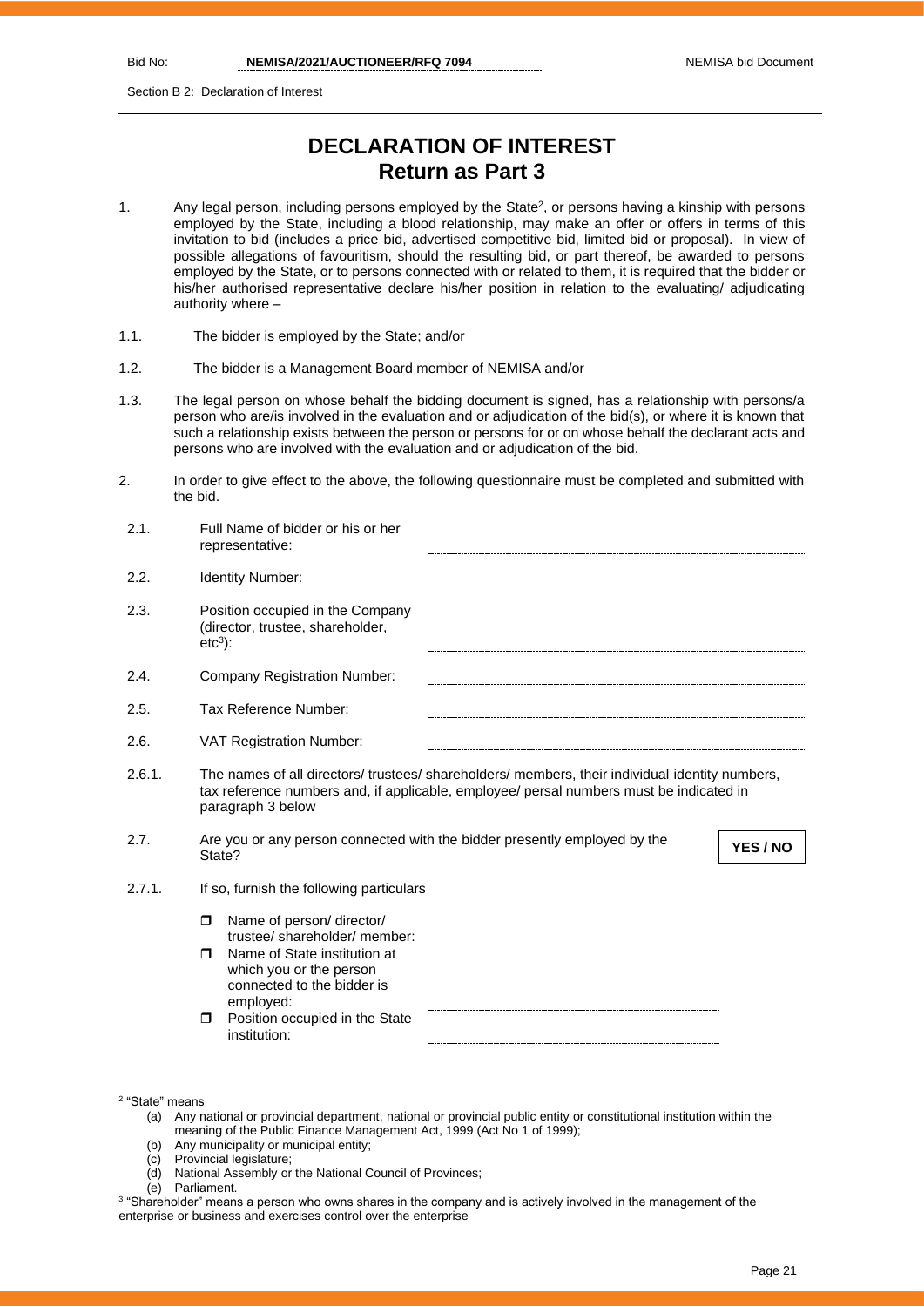## **NEMISA/2021/AUCTIONEER/RFQ 7094** NEMISA bid Document

| Section B 2: Declaration of Interest |                                                                                                                                                                                                                                            |          |  |  |
|--------------------------------------|--------------------------------------------------------------------------------------------------------------------------------------------------------------------------------------------------------------------------------------------|----------|--|--|
|                                      | Any other particulars:                                                                                                                                                                                                                     |          |  |  |
|                                      |                                                                                                                                                                                                                                            |          |  |  |
| 2.7.2.                               | If you are presently employed by the state, did you obtain the appropriate authority<br>to undertake remunerative work outside employment in the public sector?                                                                            | YES / NO |  |  |
| 2.7.2.1.                             | If yes, did you attach proof of such authority to the bid document?                                                                                                                                                                        | YES / NO |  |  |
|                                      | (Note: Failure to submit proof of such authority, where applicable, may result in<br>the disqualification of the bid.)                                                                                                                     |          |  |  |
| 2.7.3.                               | If no, furnish reasons for non-submission of such proof:                                                                                                                                                                                   |          |  |  |
|                                      |                                                                                                                                                                                                                                            |          |  |  |
| 2.8.                                 | Did you or your spouse, or any of the company's directors/shareholders/members<br>or their spouses conduct business with the State in the previous twelve (12)<br>months?                                                                  | YES / NO |  |  |
| 2.8.1.                               | If so, furnish the following particulars.                                                                                                                                                                                                  |          |  |  |
| 2.9.                                 | Do you, or any person connected with the bidder, have any relationship (family,<br>friend, other) with a person employed by the State and who may be involved with<br>the evaluation and or adjudication of this bid?                      | YES / NO |  |  |
| 2.9.1.                               | If so, furnish the following particulars.                                                                                                                                                                                                  |          |  |  |
|                                      |                                                                                                                                                                                                                                            |          |  |  |
| 2.10.                                | Are you, or any person connected with the bidder, aware of any relationship<br>(family, friend, other) between the bidder and any person employed by the State<br>who may be involved with the evaluation and or adjudication of this bid? | YES / NO |  |  |
| 2.10.1.                              | If so, furnish the following particulars.                                                                                                                                                                                                  |          |  |  |
|                                      |                                                                                                                                                                                                                                            |          |  |  |
| 2.11.                                | Do you or any of the directors/shareholders/members of the company have any<br>interest in any other related companies whether or not they are bidding for this<br>contract?                                                               | YES / NO |  |  |
|                                      |                                                                                                                                                                                                                                            |          |  |  |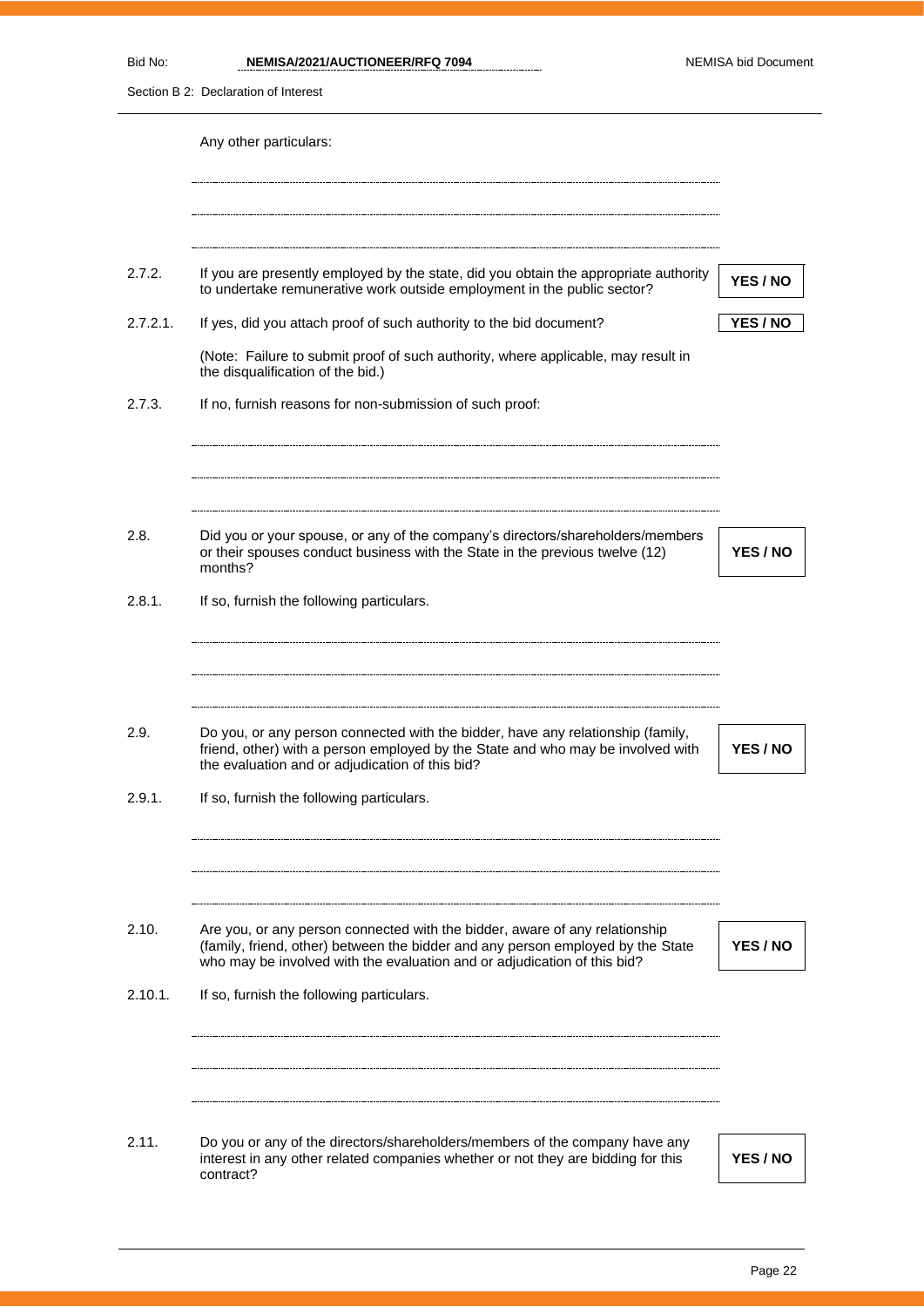| Bid No. | NEMISA/2021/AUCTIONEER/RFQ 7094 | <b>NEMISA bid Document</b> |
|---------|---------------------------------|----------------------------|
|         |                                 |                            |

Section B 2: Declaration of Interest

2.11.1. If so, furnish the following particulars.

3. Full details of directors/ trustees/ members/ shareholders.

| Full Name | <b>Identity Number</b> | Personal Tax<br>Reference No | State Employee<br>Number/ Persal<br>Number |
|-----------|------------------------|------------------------------|--------------------------------------------|
|           |                        |                              |                                            |
|           |                        |                              |                                            |
|           |                        |                              |                                            |
|           |                        |                              |                                            |
|           |                        |                              |                                            |
|           |                        |                              |                                            |
|           |                        |                              |                                            |
|           |                        |                              |                                            |
|           |                        |                              |                                            |
|           |                        |                              |                                            |

### **DECLARATION**

I, THE UNDERSIGNED (NAME)

CERTIFY THAT THE INFORMATION FURNISHED IN PARAGRAPHS 2 AND 3 ABOVE IS CORRECT. I ACCEPT THAT THE STATE MAY REJECT THE BID OR ACT AGAINST ME IN TERMS OF PARAGRAPH 23 OF THE GENERAL CONDITIONS OF CONTRACT SHOULD THIS DECLARATION PROVE TO BE FALSE.

Signature Date

Position Name of bidder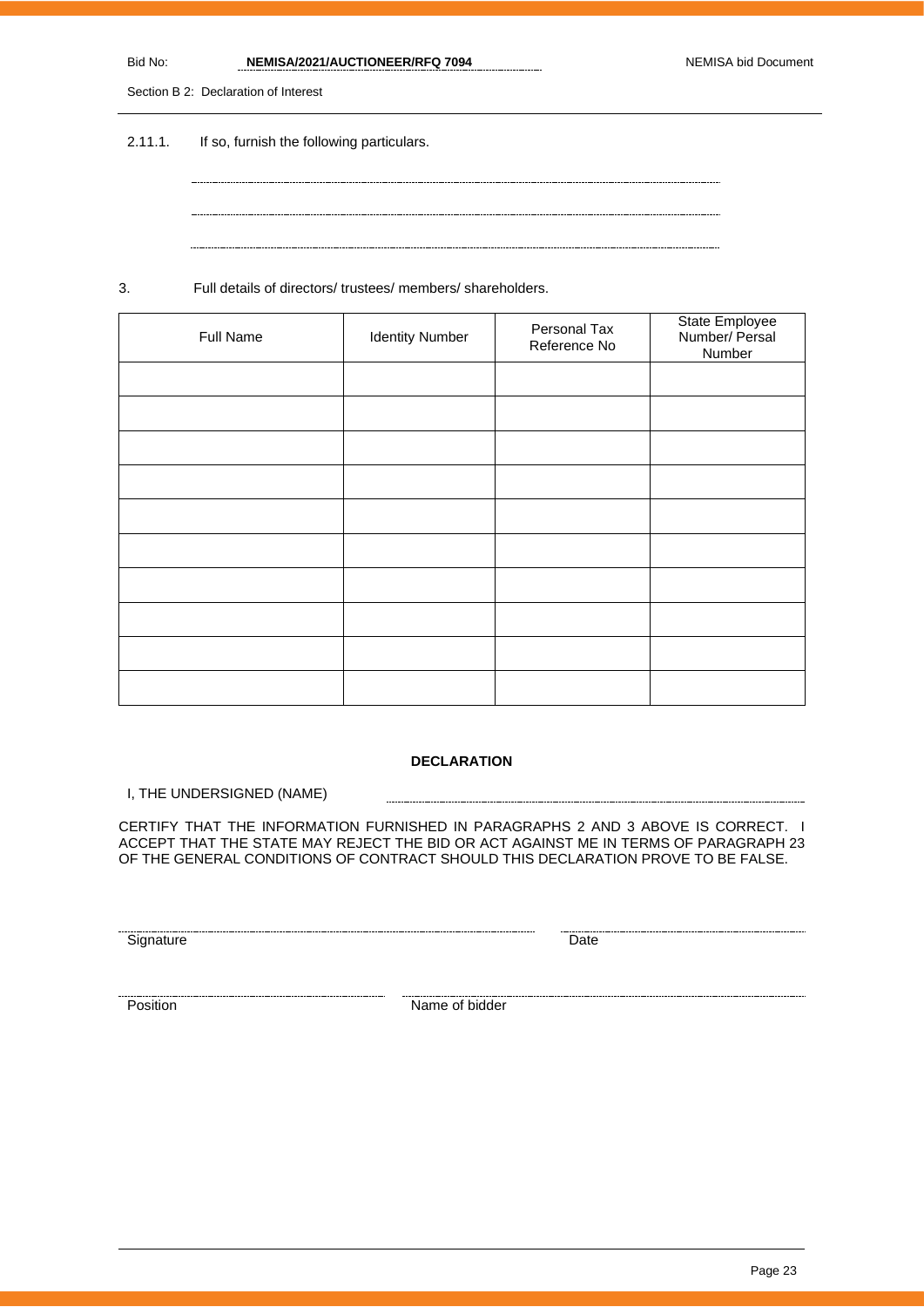Section B 3: Declaration of bidder's past SCM practices

# **DECLARATION OF BIDDER'S PAST SUPPLY CHAIN MANAGEMENT PRACTICES Return as Part 4**

1 This declaration will be used by institutions to ensure that when goods and services are being procured, all reasonable steps are taken to combat the abuse of the supply chain management system.

2 The bid of any bidder may be disregarded if that bidder, or any of its directors have:

- a. abused the NEMISA's supply chain management system;
- b. committed fraud or any other improper conduct in relation to such system; or
	- c. failed to perform on any previous contract.
- 3 In order to give effect to the above, the following questionnaire must be completed and submitted with the bid.

| <b>Item</b> | Question                                                                                                                                                                                                                                                                | <b>Yes</b>      | No.            |
|-------------|-------------------------------------------------------------------------------------------------------------------------------------------------------------------------------------------------------------------------------------------------------------------------|-----------------|----------------|
| 3.1         | Is the bidder or any of its directors listed on the National Treasury's database of<br>Restricted Suppliers as companies or persons prohibited from doing business with the                                                                                             | <b>Yes</b><br>п | No.<br>П       |
|             | public sector?<br>(Companies or persons who are listed on this database were informed in writing<br>of this restriction by the Accounting Officer/ authority of the institution that<br>imposed the restriction after the <i>audi alteram partem</i> rule was applied). |                 |                |
|             | The database of Restricted Suppliers now resides on the National Treasury's<br>website (www.reatury.gov.za) and can be accessed by clicking on its link at the<br>bottom of the homepage.                                                                               |                 |                |
| 3.1.1       | If so, furnish particulars:                                                                                                                                                                                                                                             |                 |                |
| 3.2         | Is the bidder or any of its directors listed on the Register for Tender Defaulters in terms<br>of section 29 of the Prevention and Combating of Corrupt Activities Act (No 12 of 2004)?                                                                                 | Yes<br>П        | No.<br>П       |
|             | The Register for Tender Defaulters can be accessed on the National Treasury's<br>website, (www.treasury.gov.za) by clicking on its link at the bottom of the<br>homepage.                                                                                               |                 |                |
| 3.2.1       | If so, furnish particulars:                                                                                                                                                                                                                                             |                 |                |
| 3.3         | Was the bidder or any of its directors convicted by a court of law (including a court outside<br>of the Republic of South Africa) for fraud or corruption during the past five years?                                                                                   | <b>Yes</b><br>П | No<br>П        |
| 3.3.1       | If so, furnish particulars:                                                                                                                                                                                                                                             |                 |                |
| 3.4         | Was any contract between the bidder and any organ of state terminated during the past<br>five years on account of failure to perform on or comply with the contract?                                                                                                    | <b>Yes</b><br>П | <b>No</b><br>П |
| 3.4.1       | If so, furnish particulars:                                                                                                                                                                                                                                             |                 |                |

#### **CERTIFICATION**

I, THE UNDERSIGNED (FULL NAME) …………………………………………………………………………………………. CERTIFY THAT THE INFORMATION FURNISHED ON THIS DECLARATION FORM IS TRUE AND CORRECT.

I ACCEPT THAT, IN ADDITION TO CANCELLATION OF A CONTRACT, ACTION MAY BE TAKEN AGAINST ME SHOULD THIS DECLARATION PROVE TO BE FALSE.

Signature Date

name of Bidder Name of Bidder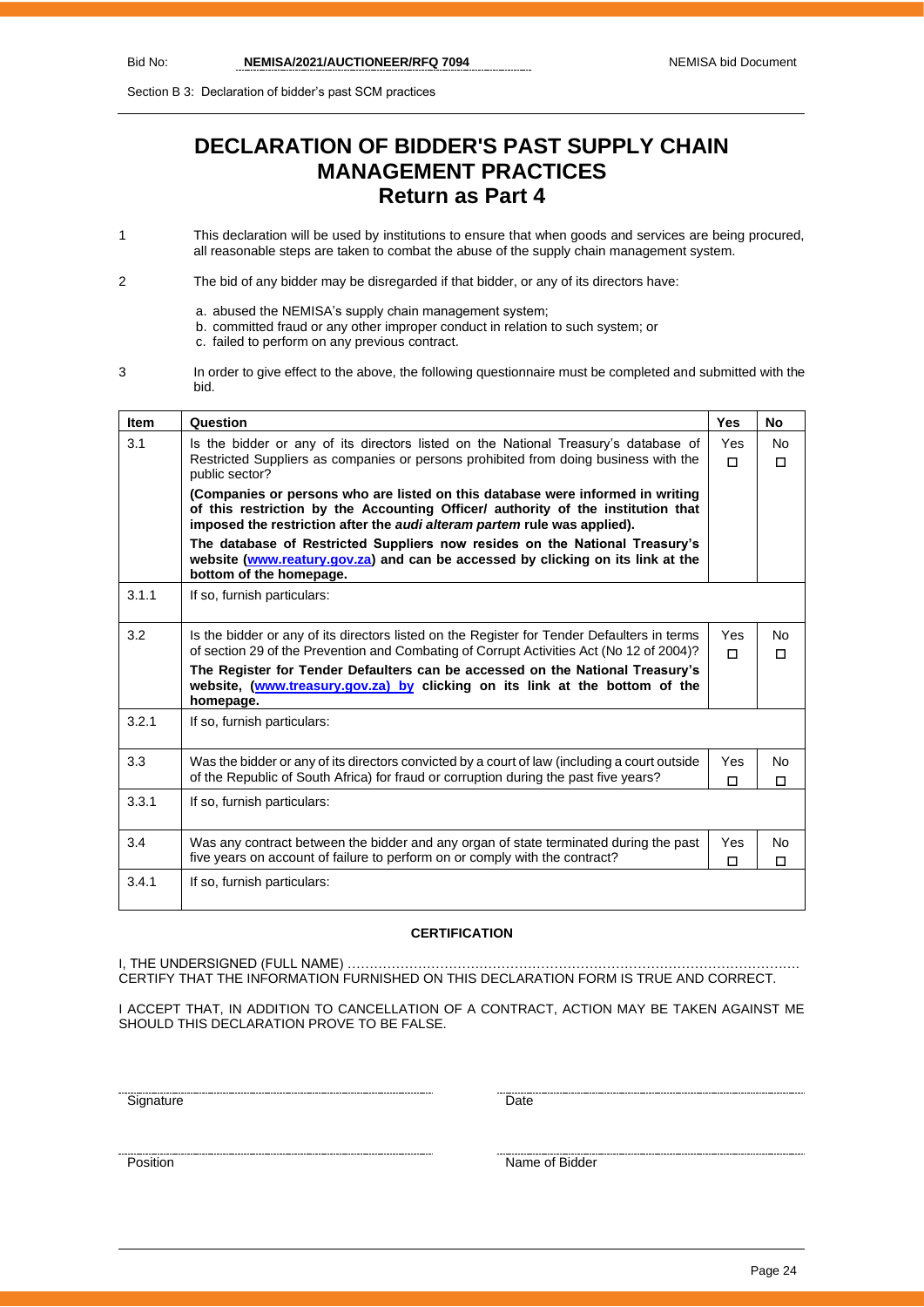Section B 4: Certificate of Independent Bid Determination

# **CERTIFICATE OF INDEPENDENT BID DETERMINATION Return as Part 5**

I, the undersigned, in submitting the accompanying bid:

## NEMISA/2021/AUCTIONEER/RFQ 7094 - PROVISION OF AN AUCTIONEER TO MANAGE THE DISPOSAL OF ASSETS

(Bid Number and Description)

in response to the invitation for the bid made by:

NEMISA

(Name of Institution)

do hereby make the following statements that I certify to be true and complete in every respect:

I certify, on behalf of: that:  $\blacksquare$ 

(Name of Bidder)

1. I have read and I understand the contents of this Certificate;

- 2. I understand that the accompanying bid will be disqualified if this Certificate is found not to be true and complete in every respect;
- 3. I am authorized by the bidder to sign this Certificate, and to submit the accompanying bid, on behalf of the bidder;
- 4. Each person whose signature appears on the accompanying bid has been authorized by the bidder to determine the terms of, and to sign the bid, on behalf of the bidder;
- 5. For the purposes of this Certificate and the accompanying bid, I understand that the word "competitor" shall include any individual or organization, other than the bidder, whether or not affiliated with the bidder, who:
	- $\Box$  has been requested to submit a bid in response to this bid invitation;
	- $\Box$  could potentially submit a bid in response to this bid invitation, based on their qualifications, abilities or experience; and
	- $\Box$  provides the same goods and services as the bidder and/or is in the same line of business as the bidder
- 6. The bidder has arrived at the accompanying bid independently from, and without consultation, communication, agreement or arrangement with any competitor. However communication between partners in a joint venture or consortium<sup>4</sup> will not be construed as collusive bidding.
- 7. In particular, without limiting the generality of paragraphs 6 above, there has been no consultation, communication, agreement or arrangement with any competitor regarding:

<sup>4</sup> Joint venture or Consortium means an association of persons for the purpose of combining their expertise, property, capital, efforts, skill and knowledge in an activity for the execution of a contract.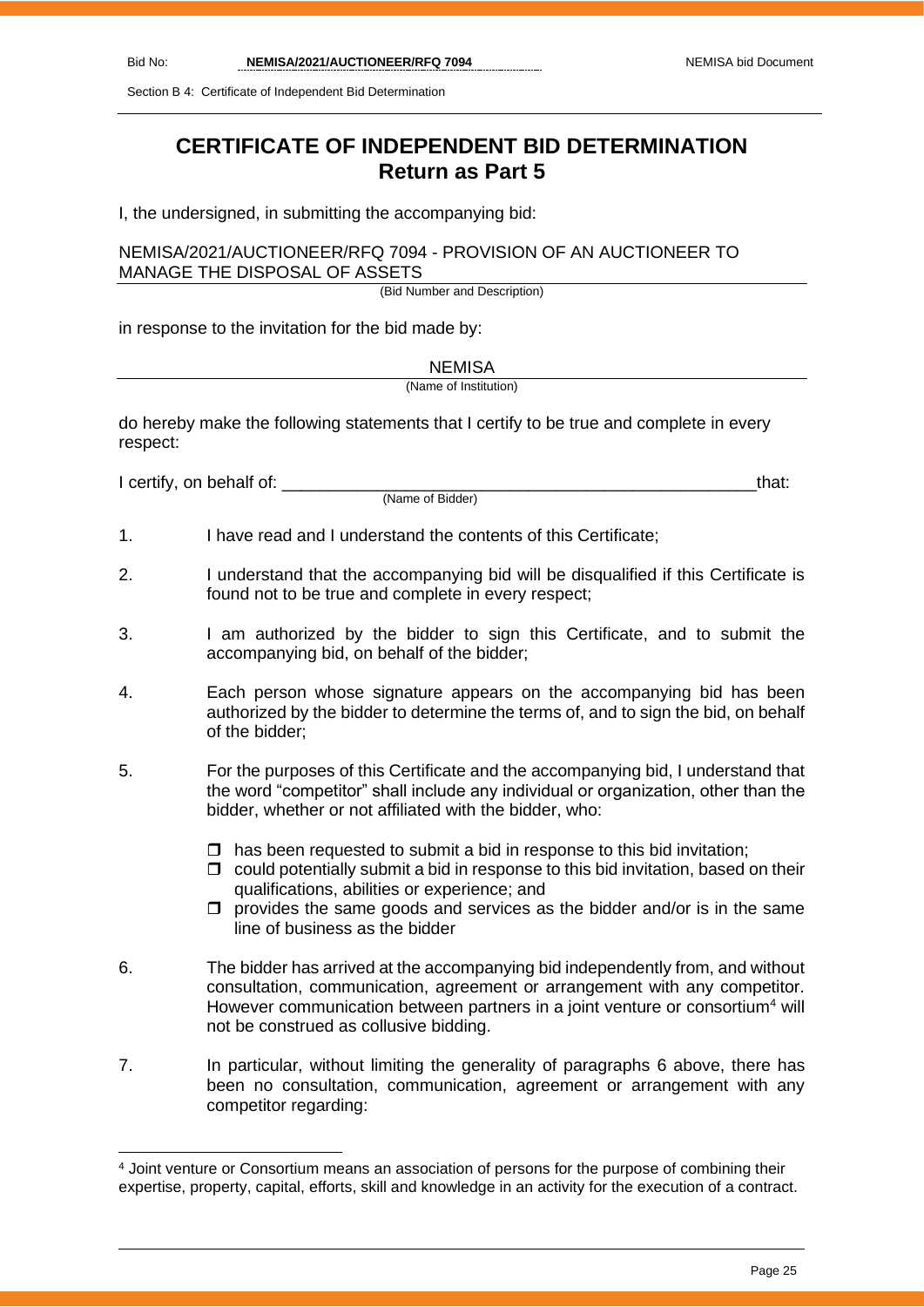Section B 4: Certificate of Independent Bid Determination

- $\square$  prices:
- $\square$  geographical area where product or service will be rendered (market allocation)
- $\Box$  methods, factors or formulas used to calculate prices;
- $\Box$  the intention or decision to submit or not to submit, a bid;
- $\Box$  the submission of a bid which does not meet the specifications and conditions of the bid; or
- $\Box$  bidding with the intention not to win the bid.
- 8. In addition, there have been no consultations, communications, agreements or arrangements with any competitor regarding the quality, quantity, specifications and conditions or delivery particulars of the products or services to which this bid invitation relates.
- 9. The terms of the accompanying bid have not been, and will not be, disclosed by the bidder, directly or indirectly, to any competitor, prior to the date and time of the official bid opening or of the awarding of the contract.
- 10. I am aware that, in addition and without prejudice to any other remedy provided to combat any restrictive practices related to bids and contracts, bids that are suspicious will be reported to the Competition Commission for investigation and possible imposition of administrative penalties in terms of section 59 of the Competition Act No 89 of 1998 and or may be reported to the National Prosecuting Authority (NPA) for criminal investigation and or may be restricted from conducting business with the public sector for a period not exceeding ten (10) years in terms of the Prevention and Combating of Corrupt Activities Act No 12 of 2004 or any other applicable legislation.

…………………………………………………. …………………………………

………………………………………………… ………………………………… Signature **Date** 

Position **Name of Bidder Name of Bidder**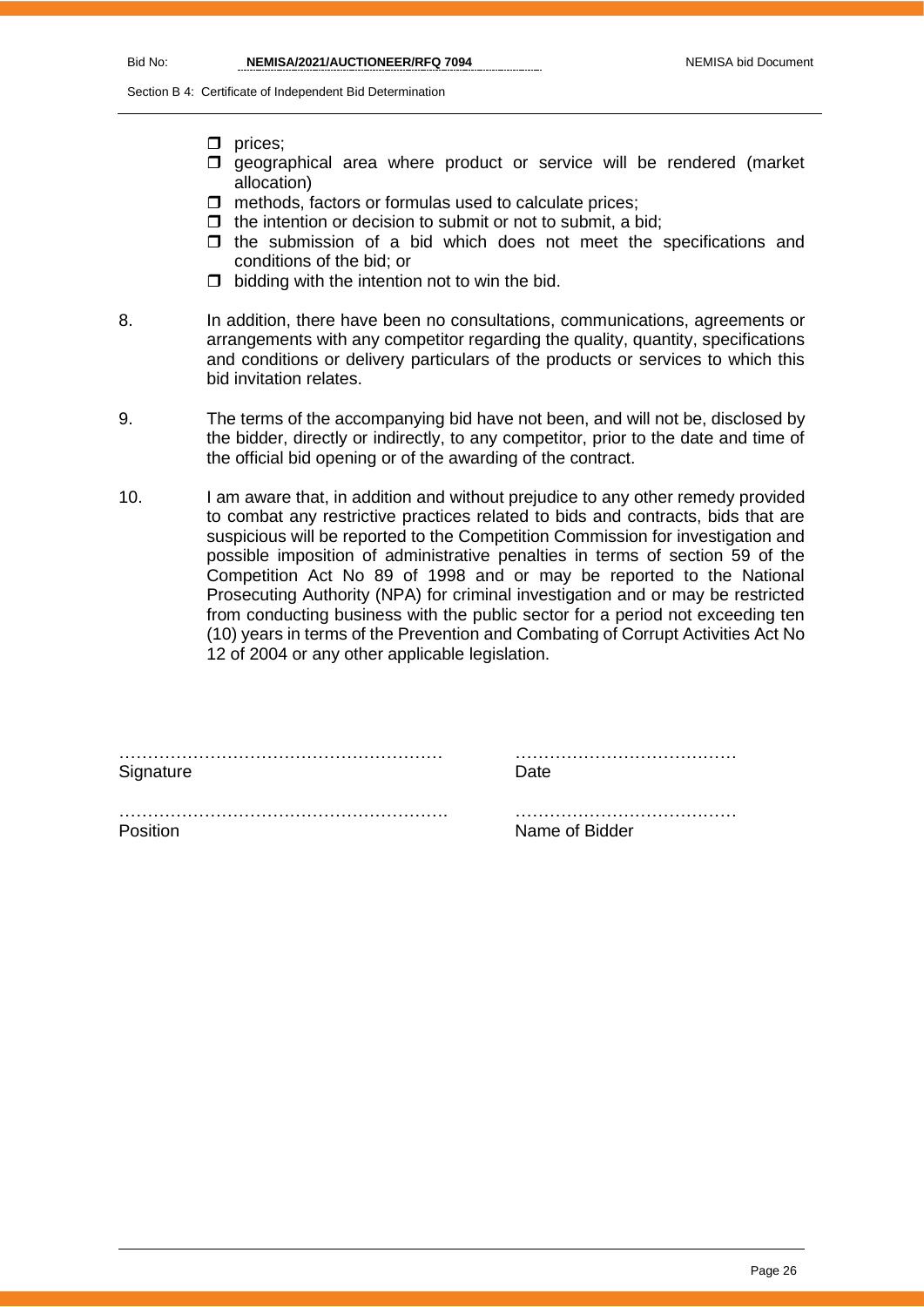# **PREFERENCE POINTS CLAIM FORM IN TERMS OF THE PREFERENTIAL PROCUREMENT REGULATIONS 2017**

## **Return as Part 6**

## **NB: BEFORE COMPLETING THIS FORM, BIDDERS MUST STUDY THE GENERAL CONDITIONS, DEFINITIONS AND DIRECTIVES APPLICABLE IN RESPECT OF B-BBEE, AS PRESCRIBED IN THE PREFERENTIAL PROCUREMENT REGULATIONS, 2017.**

## **1. GENERAL CONDITIONS**

- 1.1 The following preference point systems are applicable to all bids:
	- the 80/20 system for requirements with a Rand value of up to R50 000 000 (all applicable taxes included); and
	- the 90/10 system for requirements with a Rand value above R50 000 000 (all applicable taxes included).
- 1.2 The value of this bid is estimated to not exceed R50 000 000 (all applicable taxes included) and therefore the 80/20 preference point system shall be applicable;
- 1.3 Points for this bid shall be awarded for:
	- (a) Price; and
	- (b) B-BBEE Status Level of Contributor.
- 1.4 The maximum points for this bid are allocated as follows:

|                                                   | <b>POINTS</b> |
|---------------------------------------------------|---------------|
| <b>PRICE</b>                                      | 80            |
| <b>B-BBEE Status Level of Contributor</b>         | 20            |
| Total points for Price and B-BBEE must not exceed | 100           |

- 1.5 Failure on the part of a bidder to submit proof of B-BBEE Status level of contributor together with the bid, will be interpreted to mean that preference points for B-BBEE status level of contribution are not claimed.
- 1.6 The purchaser reserves the right to require of a bidder, either before a bid is adjudicated or at any time subsequently, to substantiate any claim in regard to preferences, in any manner required by the purchaser.

## **2. DEFINITIONS**

- (a) **"B-BBEE"** means broad-based black economic empowerment as defined in section 1 of the Broad-Based Black Economic Empowerment Act;
- (b) "**B-BBEE status level of contributor"** means the B-BBEE status of an entity in terms of a code of good practice on black economic empowerment, issued in terms of section 9(1) of the Broad-Based Black Economic Empowerment Act;
- (c) **"bid"** means a written offer in a prescribed or stipulated form in response to an invitation by an organ of state for the provision of goods or services, through price quotations, advertised competitive bidding processes or proposals;
- (d) **"Broad-Based Black Economic Empowerment Act"** means the Broad-Based Black Economic Empowerment Act, 2003 (Act No. 53 of 2003);
- (e) **"EME"** means an Exempted Micro Enterprise in terms of a code of good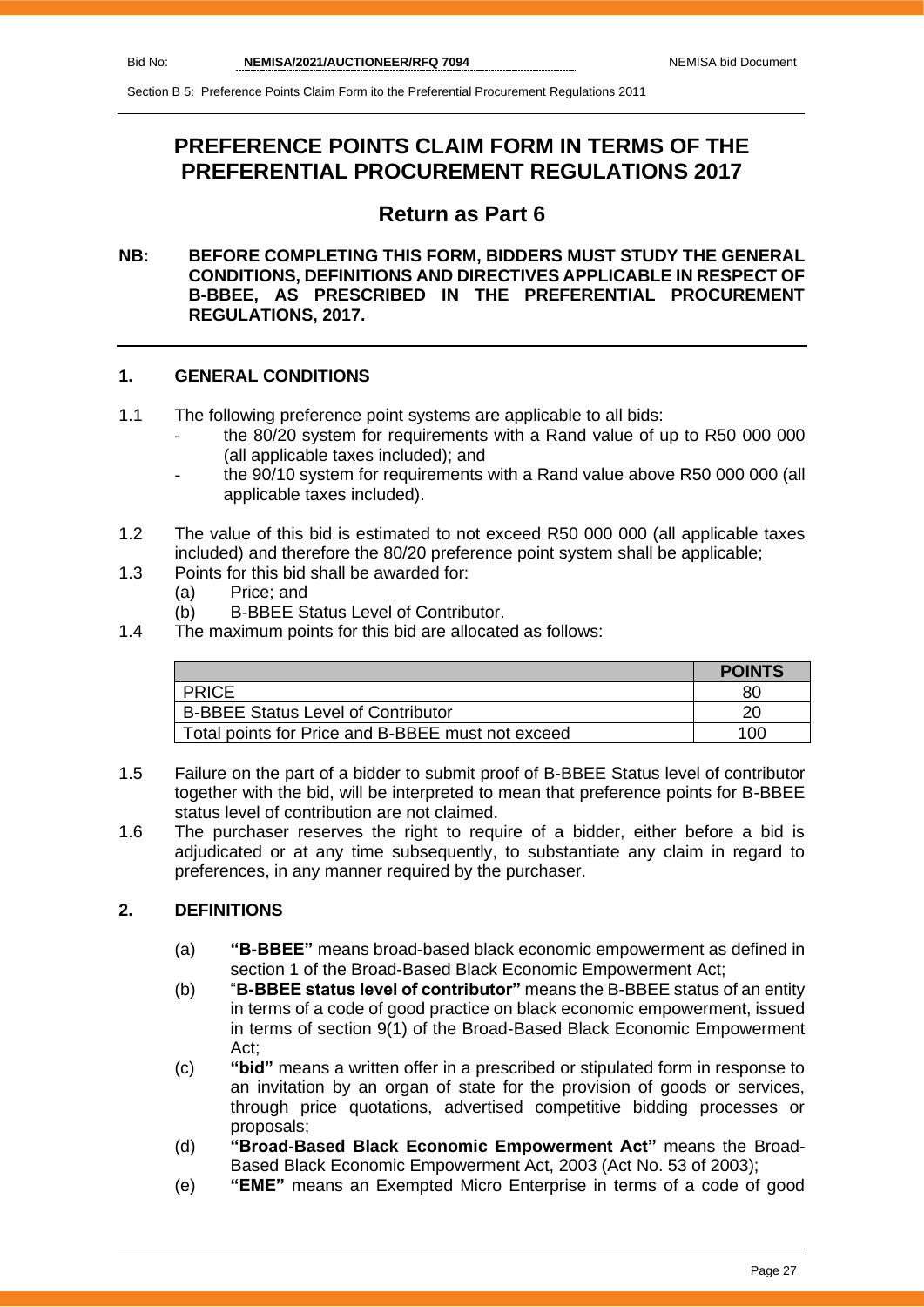practice on black economic empowerment issued in terms of section 9 (1) of the Broad-Based Black Economic Empowerment Act;

- (f) **"functionality"** means the ability of a tenderer to provide goods or services in accordance with specifications as set out in the tender documents.
- (g) **"prices"** includes all applicable taxes less all unconditional discounts;
- (h) **"proof of B-BBEE status level of contributor"** means:
	- 1) B-BBEE Status level certificate issued by an authorized body or person;
		- 2) A sworn affidavit as prescribed by the B-BBEE Codes of Good Practice;
	- 3) Any other requirement prescribed in terms of the B-BBEE Act;
- (i) **"QSE"** means a qualifying small business enterprise in terms of a code of good practice on black economic empowerment issued in terms of section 9 (1) of the Broad-Based Black Economic Empowerment Act;
- *(j)* **"rand value"** means the total estimated value of a contract in Rand, calculated at the time of bid invitation, and includes all applicable taxes;

## **3. POINTS AWARDED FOR PRICE**

## **3.1 THE 80/20 OR 90/10 PREFERENCE POINT SYSTEMS**

A maximum of 80 or 90 points is allocated for price on the following basis:

|             | 80/20                                                     | or                                                 | 90/10                                                     |
|-------------|-----------------------------------------------------------|----------------------------------------------------|-----------------------------------------------------------|
|             | $P s = 80 \left( 1 - \frac{Pt - P \min P}{ \min} \right)$ | or                                                 | $P_s = 90 \left( 1 - \frac{Pt - P \min P}{ \min} \right)$ |
| Where<br>Ps |                                                           | Points scored for price of bid under consideration |                                                           |

Pt = Price of bid under consideration Pmin = Price of lowest acceptable bid

## **4. POINTS AWARDED FOR B-BBEE STATUS LEVEL OF CONTRIBUTOR**

4.1 In terms of Regulation 6 (2) and 7 (2) of the Preferential Procurement Regulations, preference points must be awarded to a bidder for attaining the B-BBEE status level of contribution in accordance with the table below:

| <b>B-BBEE Status Level of</b><br><b>Contributor</b> | <b>Number of points</b><br>(90/10 system) | <b>Number of points</b><br>(80/20 system) |
|-----------------------------------------------------|-------------------------------------------|-------------------------------------------|
|                                                     | 10                                        | 20                                        |
|                                                     |                                           | 18                                        |
|                                                     | հ                                         | 14                                        |
|                                                     | 5                                         | 12                                        |
| 5                                                   |                                           | 8                                         |
|                                                     |                                           |                                           |
|                                                     | າ                                         |                                           |
|                                                     |                                           |                                           |
| Non-compliant contributor                           |                                           |                                           |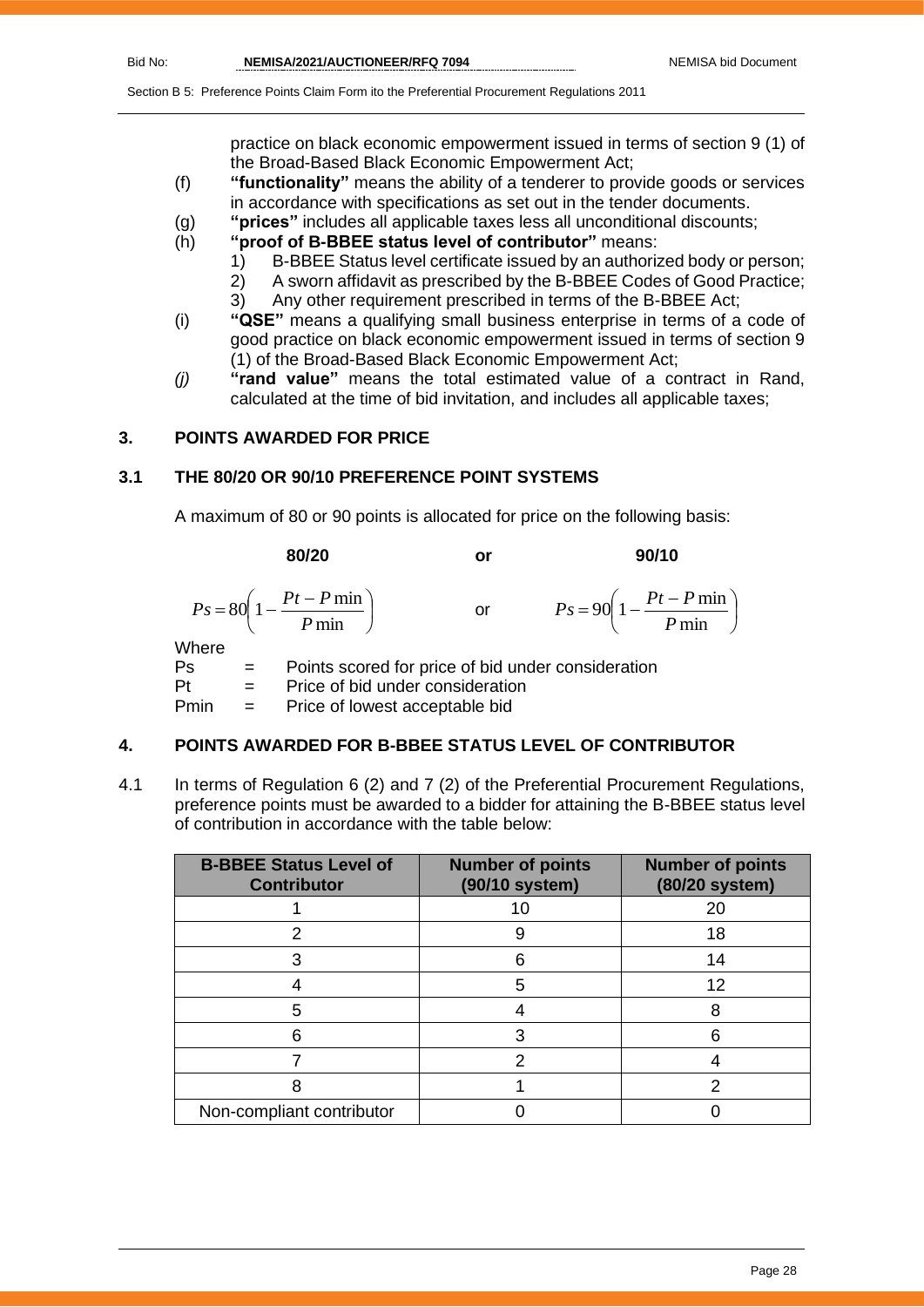## **5. BID DECLARATION**

5.1 Bidders who claim points in respect of B-BBEE Status Level of Contribution must complete the following:

## **6. B-BBEE STATUS LEVEL OF CONTRIBUTOR CLAIMED IN TERMS OF PARAGRAPHS 1.4 AND 4.1**

6.1 B-BBEE Status Level of Contributor:= ………….…… (maximum of 10 or 20 points) (Points claimed in respect of paragraph 6.1 must be in accordance with the table reflected in paragraph 4.1 and must be substantiated by relevant proof of B-BBEE status level of contributor.

## **7. SUB-CONTRACTING**

7.1 Will any portion of the contract be sub-contracted?

| (Tick applicable box) |  |     |  |
|-----------------------|--|-----|--|
| YFS.                  |  | NO. |  |

- 7.1.1 If yes, indicate:
	- i) What percentage of the contract will be subcontracted? ..........................%
	- ii) The name of the sub-contractor …………………..………….…………………….
	- iii) The B-BBEE status level of the sub-contractor .................................…………..
	- iv) Whether the sub-contractor is an EME or QSE

## *(Tick applicable box***)**

| ES | NΩ |  |
|----|----|--|
|    |    |  |

v) Specify, by ticking the appropriate box, if subcontracting with an enterprise in terms of the Preferential Procurement Regulations,2017:

| Designated Group: An EME or QSE which is at last 51%    | EME | <b>QSE</b> |
|---------------------------------------------------------|-----|------------|
| owned by:                                               |     |            |
| <b>Black people</b>                                     |     |            |
| Black people who are youth                              |     |            |
| Black people who are women                              |     |            |
| Black people with disabilities                          |     |            |
| Black people living in rural or underdeveloped areas or |     |            |
| townships                                               |     |            |
| Cooperative owned by black people                       |     |            |
| Black people who are military veterans                  |     |            |
| OR                                                      |     |            |
| Any EME                                                 |     |            |
| QSE                                                     |     |            |

## 8. **DECLARATION WITH REGARD TO COMPANY/ FIRM**

8.1 Name of company/firm: ….……………………………………………………………….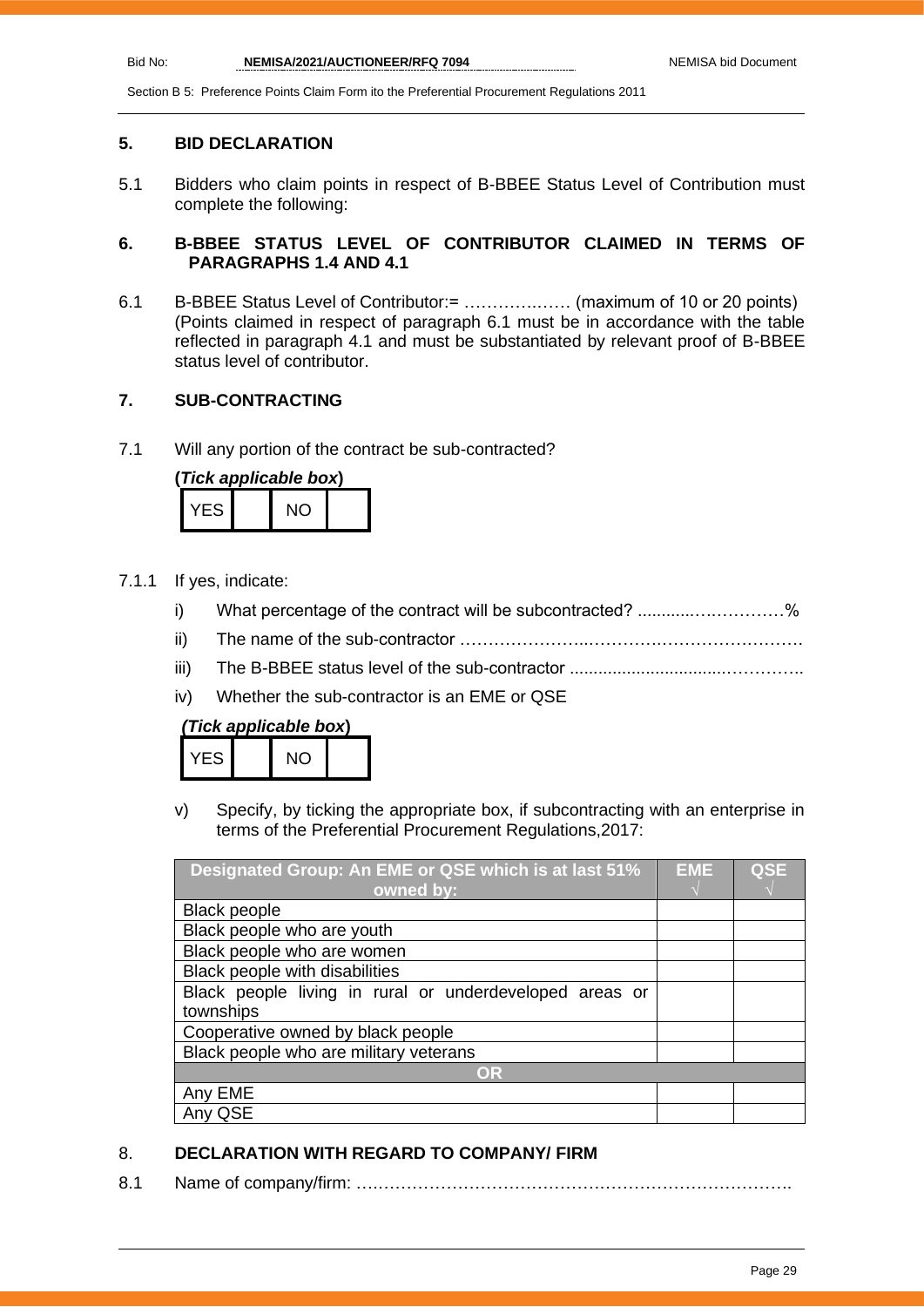- 8.2 VAT registration number: …..……………………………….……………………………
- 8.3 Company registration number: ……….……..…………….…………………………….
- 8.4 TYPE OF COMPANY/ FIRM

## **(***Tick applicable box***)**

- Partnership/ Joint Venture/ Consortium
- One person business/ sole propriety
- Close corporation
- **Company**
- $\Box$  (Pty) Limited

## 8.5 DESCRIBE PRINCIPAL BUSINESS ACTIVITIES

……………………………………………………………………………………………… ……………………………………………………………………………………………… ……………………………………………………………………………………………… ………………………………………………………………………………………….…..

## 8.6 COMPANY CLASSIFICATION

## **(***Tick applicable box***)**

- **Manufacturer**
- **Supplier**
- Professional service provider
- $\Box$  Other service providers, e.g. transporter, etc.
- 8.7 Total number of years the company/firm has been in business: ………………………
- 8.8 I/ we, the undersigned, who is/ are duly authorised to do so on behalf of the company/firm, certify that the points claimed, based on the B-BBE status level of contributor indicated in paragraphs 1.4 and 6.1 of the foregoing certificate, qualifies the company/ firm for the preference(s) shown and I/ we acknowledge that:
	- i) The information furnished is true and correct;
	- ii) The preference points claimed are in accordance with the General Conditions as indicated in paragraph 1 of this form;
	- iii) In the event of a contract being awarded as a result of points claimed as shown in paragraphs 1.4 and 6.1, the contractor may be required to furnish documentary proof to the satisfaction of the purchaser that the claims are correct;
	- iv) If the B-BBEE status level of contributor has been claimed or obtained on a fraudulent basis or any of the conditions of contract have not been fulfilled, the purchaser may, in addition to any other remedy it may have –
		- (a) disqualify the person from the bidding process;
		- (b) recover costs, losses or damages it has incurred or suffered as a result of that person's conduct;
		- (c) cancel the contract and claim any damages which it has suffered as a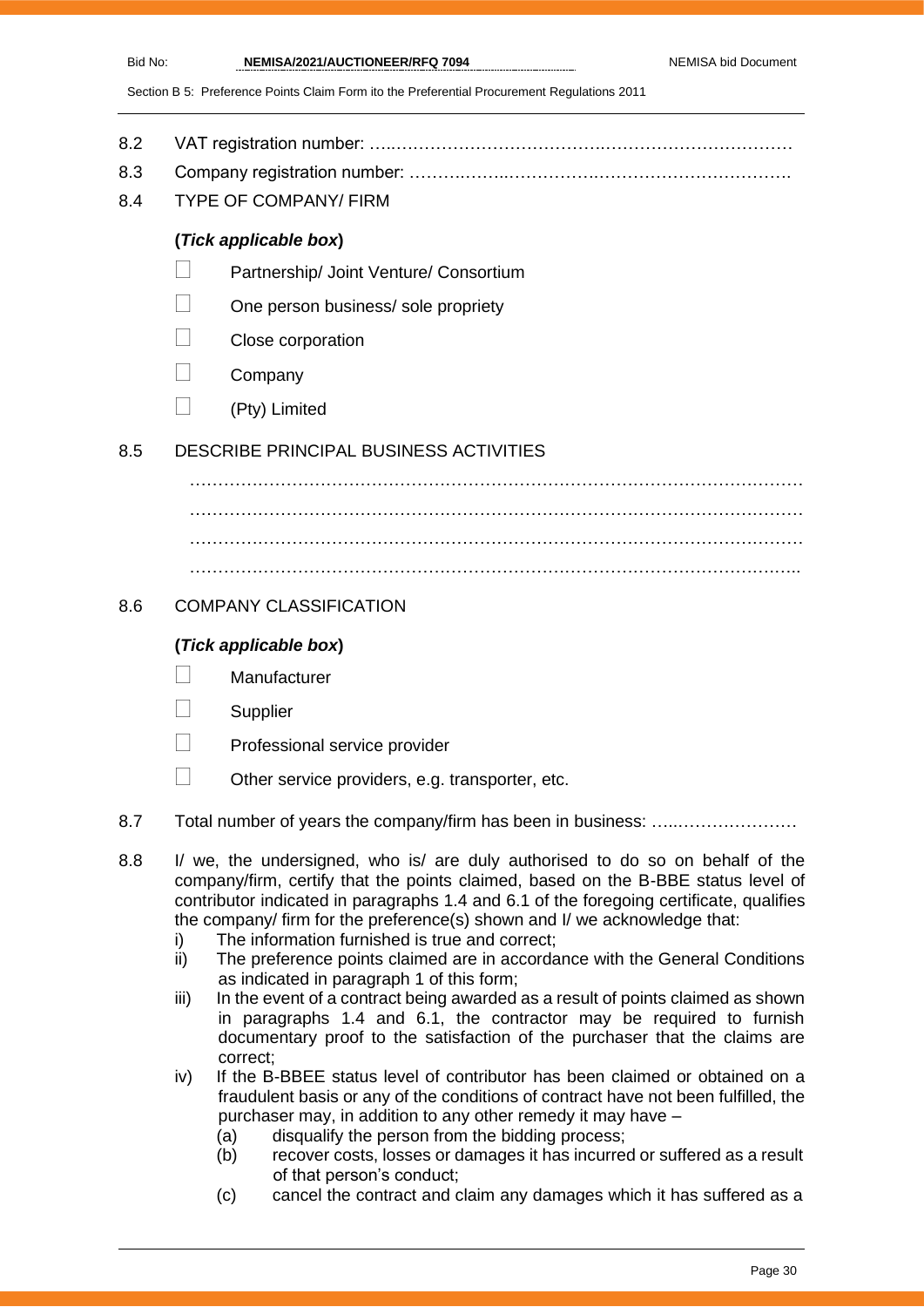result of having to make less favourable arrangements due to such cancellation;

- (d) recommend that the bidder or contractor, its shareholders and directors, or only the shareholders and directors who acted on a fraudulent basis, be restricted by the National Treasury from obtaining business from any organ of state for a period not exceeding 10 years, after the *audi alteram partem* (hear the other side) rule has been applied; and
- (e) forward the matter for criminal prosecution.

| <b>WITNESSES</b> | .<br>SIGNATURE(S) OF BIDDERS(S)<br>DATE:<br>. . |
|------------------|-------------------------------------------------|
|                  | ADDRESS:                                        |
| റ                |                                                 |
|                  | .                                               |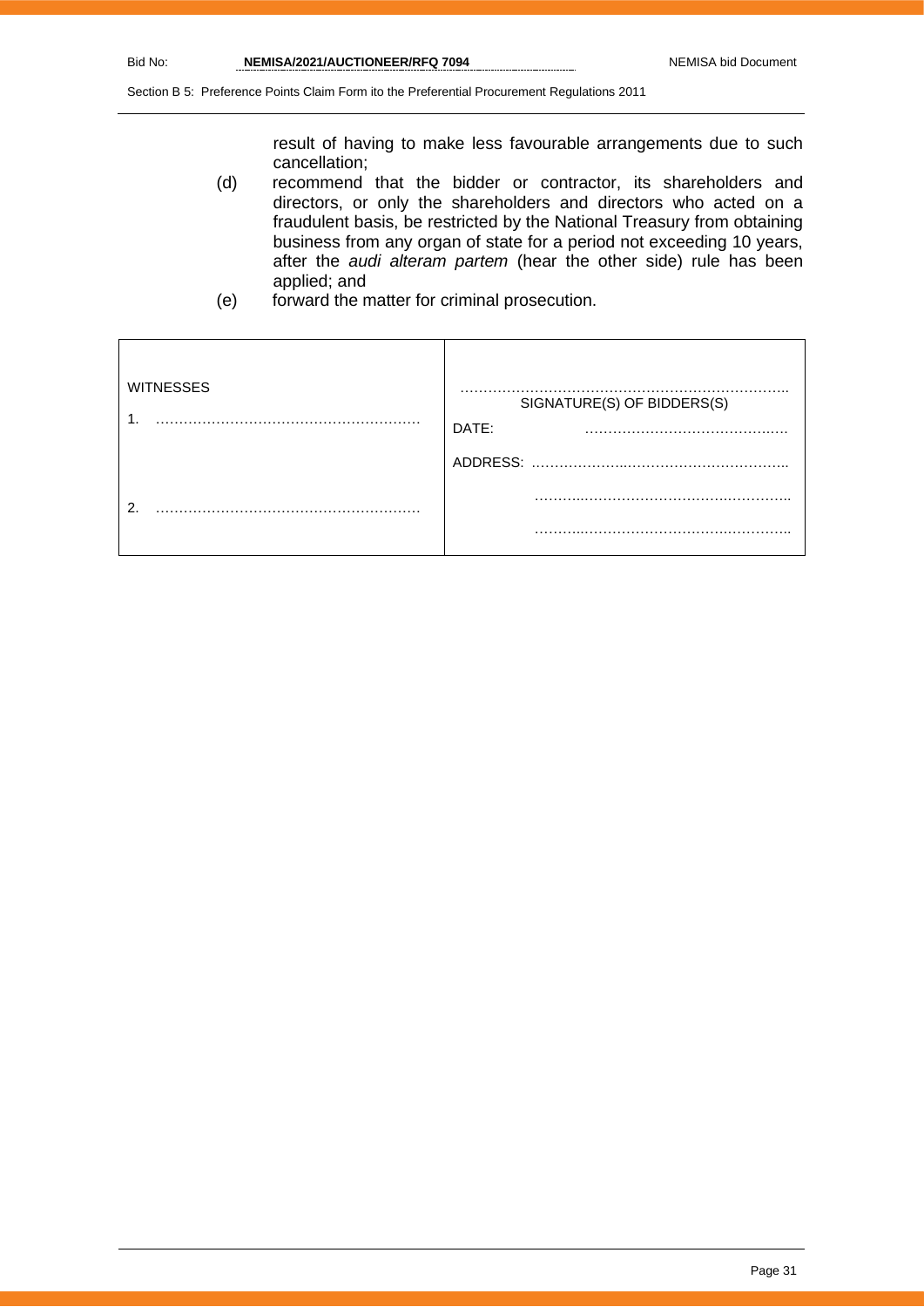Section B 6: Invitation to Bid

# **INVITATION TO BID Return as Part 7**

## **YOU ARE HEREBY INVITED TO BID FOR REQUIREMENT OF NEMISA**

| <b>BID NO</b> | NEMISA/2021/AUCTIONEER/RFQ 7094                                    | <b>CLOSING</b><br><b>DATE</b> | Wednesday, 22<br>September 2021 | <b>CLOSING</b><br><b>TIME</b> | 11:00 |
|---------------|--------------------------------------------------------------------|-------------------------------|---------------------------------|-------------------------------|-------|
|               | <b>PROVISION OF AN AUCTIONEER TO MANAGE THE DISPOSAL OF ASSETS</b> |                               |                                 |                               |       |
|               |                                                                    |                               |                                 |                               |       |

| All Bidders must furnish the following particulars and include it in their submission<br>(Failure to do so may result in your bid being disqualified) |                                                          |                 |                                            |                   |
|-------------------------------------------------------------------------------------------------------------------------------------------------------|----------------------------------------------------------|-----------------|--------------------------------------------|-------------------|
| Name of Bidder:                                                                                                                                       |                                                          |                 |                                            |                   |
| Postal address:                                                                                                                                       |                                                          |                 |                                            |                   |
| Street address:                                                                                                                                       |                                                          |                 |                                            |                   |
|                                                                                                                                                       |                                                          |                 |                                            |                   |
| Telephone number:                                                                                                                                     | Code                                                     |                 |                                            |                   |
| Cellular number:                                                                                                                                      |                                                          |                 |                                            |                   |
| Facsimile number:                                                                                                                                     | Code                                                     |                 |                                            |                   |
| e-Mail address:                                                                                                                                       |                                                          |                 |                                            |                   |
| VAT Registration No:                                                                                                                                  |                                                          |                 |                                            |                   |
|                                                                                                                                                       | TAX COMPLIANCE REQUIREMENTS (Tick applicable box)        |                 |                                            |                   |
| <b>Printed TCS</b>                                                                                                                                    |                                                          | <b>SARS PIN</b> |                                            | CSD <sub>No</sub> |
|                                                                                                                                                       | <b>PROOF OF B-BBEE STATUS LEVEL SUBMITTED?</b>           |                 | <b>YES</b>                                 | <b>NO</b>         |
| (Tick applicable box)                                                                                                                                 |                                                          |                 |                                            |                   |
| <b>B-BBEE Status Level Verification Certificate</b>                                                                                                   |                                                          |                 | <b>B-BBEE Status Level Sworn Affidavit</b> |                   |
|                                                                                                                                                       | WHO WAS THE CERTIFICATE ISSUED BY? (Tick applicable box) |                 |                                            |                   |
| An Accounting Officer as contemplated in the Close Corporation Act (CCA)?                                                                             |                                                          |                 |                                            |                   |
| A verification Agency accredited by the South African National Accreditation System (SANAS)?                                                          |                                                          |                 |                                            |                   |
| A registered Auditor?                                                                                                                                 |                                                          |                 |                                            |                   |
| NOTE: A B-BBEE Status Level Certificate/ Sworn Affidavit (For EMEs or QSEs) must be submitted in order to<br>qualify for preference points for B-BBEE |                                                          |                 |                                            |                   |

## **Contact details of Bidder's representative:**

| Name and Surname  |      |        |
|-------------------|------|--------|
| Telephone number: | Code | Number |
| Cellular number:  |      |        |
| Facsimile number: | Code | Number |
| e-Mail address:   |      |        |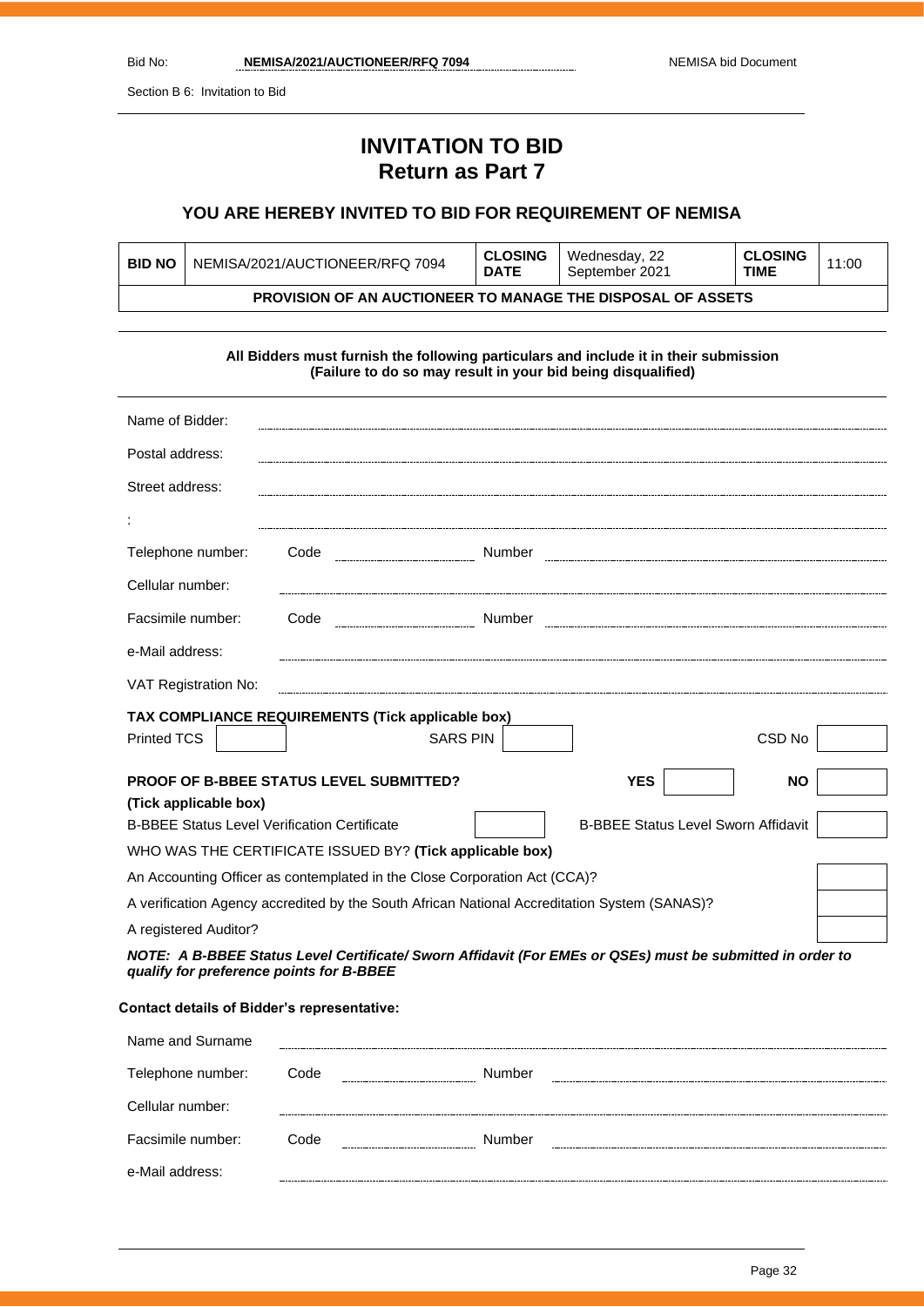Section B 6: Invitation to Bid

### **Confirmation**

Are you the accredited representative in South Africa for the services offered by you? **YES / NO**

**Declaration**

I/ We have examined the information provided in your bid documents and offer to undertake the work prescribed in accordance with the requirements as set out in the bid document. The prices quoted in this bid are valid for the stipulated period. I/ We confirm the availability of the proposed team members. I/ We confirm that this bid will remain binding upon us and may be accepted by you at any time before the expiry date.

| <b>Signature of Bidder:</b>                   |   |                 |
|-----------------------------------------------|---|-----------------|
| Date:                                         |   |                 |
| Are you duly authorised to commit the Bidder? |   | <b>YES / NO</b> |
| Capacity under which this bid is signed       |   |                 |
|                                               |   |                 |
| TOTAL BID PRICE (INCLUSIVE OF VAT)            | R |                 |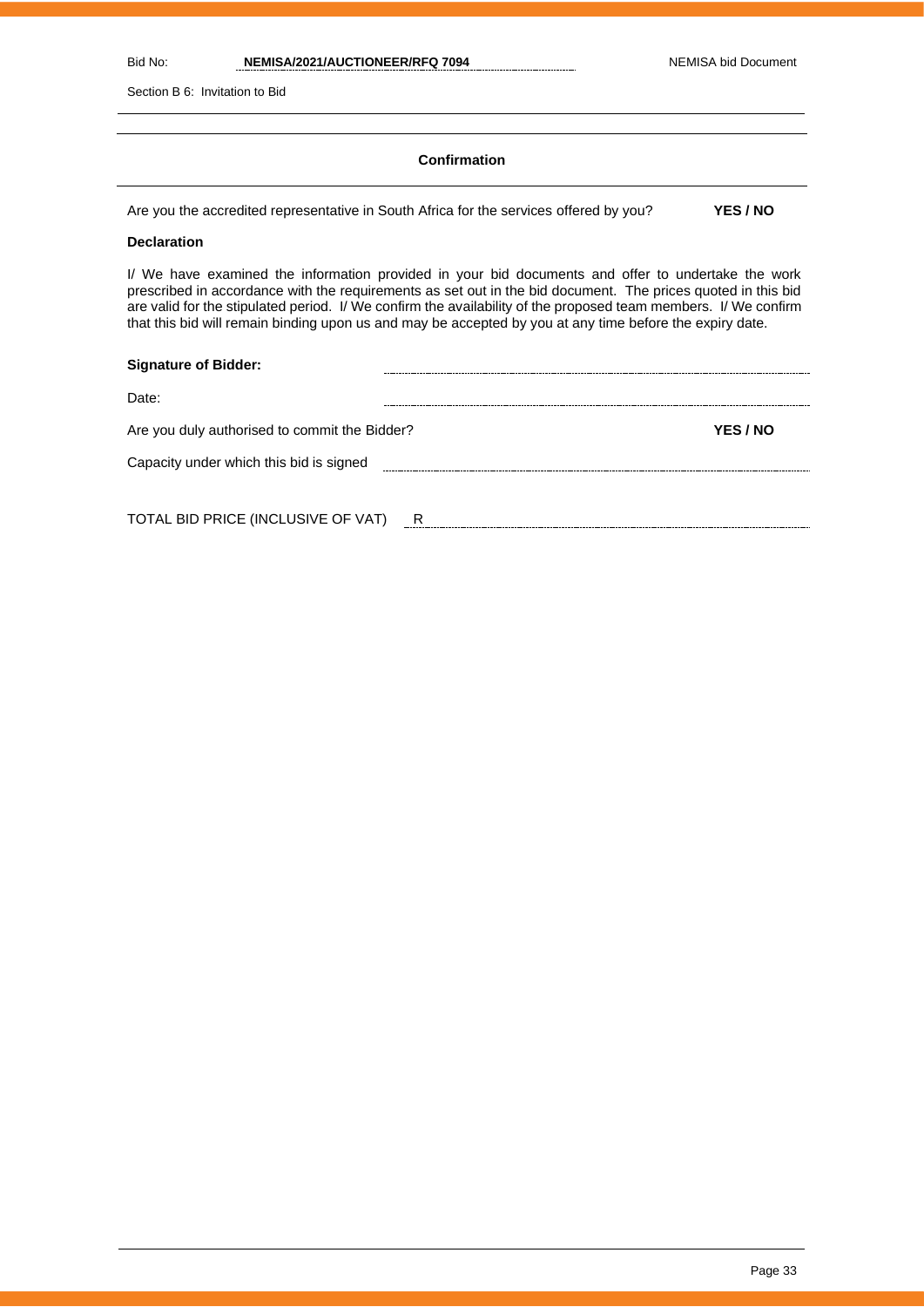Section B 7: Pricing Schedule

## **PRICING SCHEDULE** Services **Return as Part 8**

| NAME OF<br><b>RESPONDENT:</b> |                                                                                                                                                                      |                                         |                                        |
|-------------------------------|----------------------------------------------------------------------------------------------------------------------------------------------------------------------|-----------------------------------------|----------------------------------------|
|                               | OFFER TO BE VALID FOR 60 DAYS FROM THE CLOSING DATE OF QUOTATION                                                                                                     |                                         |                                        |
| <b>PAR NO</b>                 | <b>DESCRIPTION</b>                                                                                                                                                   |                                         | <b>QUOTATION PRICE IN RSA CURRENCY</b> |
|                               | The accompanying information must be used for the formulation of proposals.                                                                                          |                                         |                                        |
| $\overline{2}$                | Respondents are required to indicate a ceiling price based on the total estimated time/fees for completion of all phases and including all expenses for the project. | Amount excluding VAT                    | $\mathsf{R}$                           |
|                               |                                                                                                                                                                      | VAT @ 15%                               | $\mathsf{R}$                           |
|                               |                                                                                                                                                                      | Total including VAT                     | $\mathsf{R}$                           |
|                               |                                                                                                                                                                      | Amount for phase<br>excluding VAT       | R                                      |
|                               |                                                                                                                                                                      | VAT @ 15%                               | $\mathsf{R}$                           |
|                               |                                                                                                                                                                      | Total per phase including<br><b>VAT</b> | R                                      |
| 3                             | Period required for commencement with project after acceptance of quotation.                                                                                         |                                         |                                        |
| 4                             | Estimated person-days for completion of the project.                                                                                                                 |                                         |                                        |
| 5                             | Are the rates quoted firm for the full period of the contract?                                                                                                       |                                         |                                        |
| 6                             | If not firm for the full period, provide details of the basis on which adjustments will be applied for, for example consumer price index.                            |                                         |                                        |